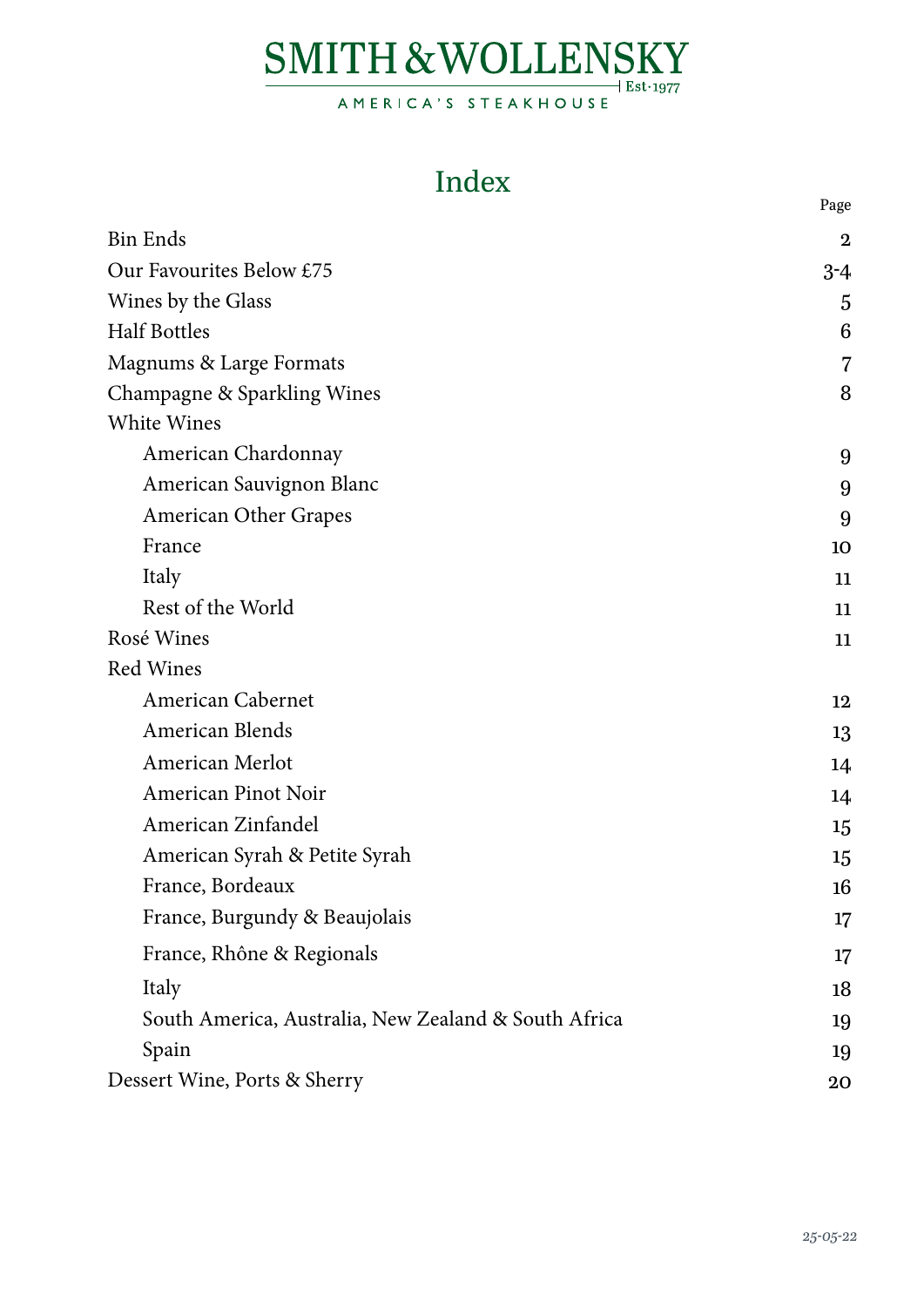## Great Value Bin Ends

#### <span id="page-1-0"></span>White Wine

| 161 | Lumari                                             | Sicily, Italy        | Lucido, Inzolia            | 2020 | 33.00  |
|-----|----------------------------------------------------|----------------------|----------------------------|------|--------|
| 130 | Birichino                                          | Santa Cruz, USA      | Malvasia                   | 2014 | 48.00  |
| 136 | Wind Gap                                           | Russian River, USA   | <b>Trousseau Gris</b>      | 2013 | 50.00  |
| 167 | Pomino Bianco, Frescobaldi                         | Tuscany, Italy       | Chardonnay,<br>Pinot Blanc | 2020 | 55.00  |
| 133 | L'Ecole No. 41                                     | Columbia Valley, USA | Semillon                   | 2014 | 55.00  |
| 122 | Grgich Hills, Fumé Blanc                           | Napa Valley, USA     | Sauv. Blanc                | 2014 | 79.00  |
| 152 | Gerard Bertrand, 'Cigalus Blanc'                   | Languedoc, FRA       | Grenache Blanc<br>Blend    | 2018 | 90.00  |
| 140 | Beaune de Château,<br><b>Bouchard Père et Fils</b> | Côte-de-Beaune, FRA  | Chardonnay                 | 2015 | 99.00  |
|     | 108 Paul Hobbs                                     | Russian River, USA   | Chardonnay                 | 2014 | 162.00 |

#### Red Wine

|     | 424 Lumari                             | Sicily, Italy          | Nero D'Avola, Syrah | 2020 | 33.00  |
|-----|----------------------------------------|------------------------|---------------------|------|--------|
| 508 | Syrah Gran Reserva,<br>Viña Echeverria | Valle de Rapel, Chile  | Syrah               | 2018 | 43.00  |
|     | 429 Sierra Cantabria Crianza           | Rioja, Spain           | Tempranillo Blend   | 2018 | 48.00  |
| 513 | Humberto Canale, Estate Merlot         | Patagonia, ARG         | Merlot              | 2018 | 52.00  |
|     | 468 Château Lestrille, Le Secret       | Bordeaux, FRA          | Merlot Blend        | 2016 | 89.00  |
| 566 | Nicolas-Jay                            | Willamette Valley, USA | Pinot Noir          | 2017 | 295.00 |
|     |                                        |                        |                     |      |        |

#### Rosé Wine

| 203 Lumari              | Sicily, Italy | Nero D'Avola   | 2020 | 33.00  |
|-------------------------|---------------|----------------|------|--------|
| 208 Château Minuty, 281 | Provence, FRA | Grenache blend | 2020 | 132.00 |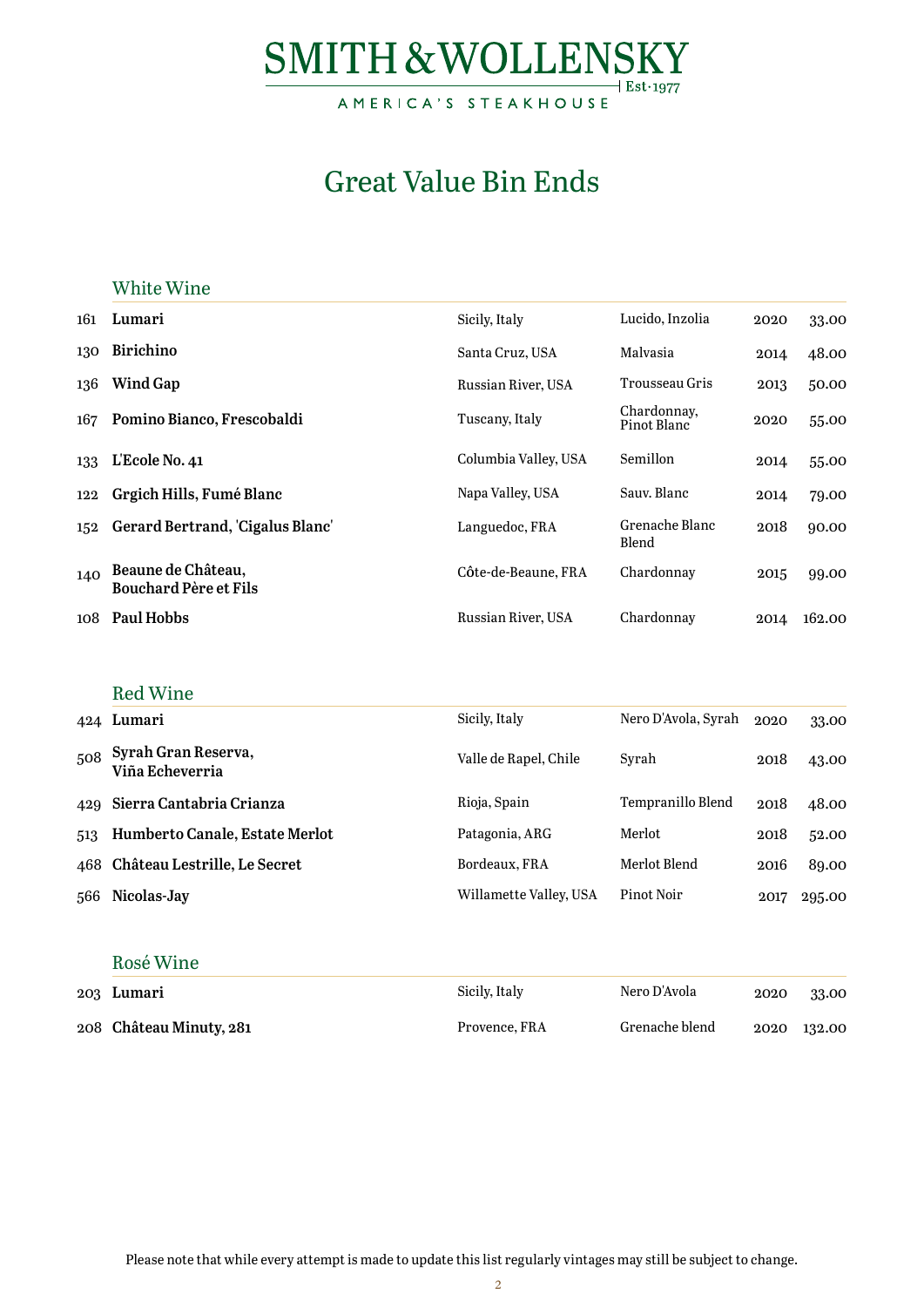## Our Favourites Below £75

<span id="page-2-0"></span>

|     | <b>White Wine</b>                                                      |                             |                  |      |       |
|-----|------------------------------------------------------------------------|-----------------------------|------------------|------|-------|
| 171 | Viñas del Vero                                                         | Somontano, Spain            | Macabeo Blend    | 2020 | 30.95 |
| 189 | Caves Fonjoya 'Big Buzz',<br><b>Saint Guilhem Le Desert</b>            | Languedoc, France           | Grenache Blanc   | 2021 | 39.00 |
| 170 | La Miranda de Secastilla                                               | Somontano, Spain            | Grenache Blanc   | 2019 | 45.00 |
| 178 | Romans Bay, Lomond wines                                               | Stellenbosch, SA            | Sauv. Blanc      | 2020 | 46.00 |
| 169 | Pazos de Lusco                                                         | Rias Biaxas, Spain          | Albariño         | 2020 | 48.00 |
| 163 | Verdicchio dei Castelli di Jesi<br><b>Classico Superior, Vignamato</b> | Marche                      | Verdicchio       | 2020 | 49.00 |
| 191 | Sauvignon de Touraine,<br><b>Domaine Francois Cartier</b>              | Loire, France               | Sauv. Blanc      | 2020 | 50.00 |
| 192 | Château de Pinet 'La Comtesse'                                         | Languedoc, France           | Picpoul          | 2020 | 52.00 |
| 154 | Grand Ardéche, Louis Latour                                            | Ardéche, France             | Chardonnay       | 2018 | 54.00 |
| 173 | Plan B! OD $(Off Dry)$                                                 | <b>Frankland River, AUS</b> | Riesling         | 2019 | 56.00 |
| 180 | <b>Ken Forrester Reserve</b>                                           | Stellenbosch, SA            | Chenin Blanc     | 2020 | 57.00 |
| 172 | Ebner-Ebenauer                                                         | Weinviertel, Austria        | Grüner Veltliner | 2018 | 58.00 |
| 123 | Kendall Jackson Vintner's Reserve                                      | California, USA             | Sauv. Blanc      | 2019 | 59.00 |
| 156 | <b>Vouvray Classic, Marc Brédif</b>                                    | Loire, France               | Chenin Blanc     | 2020 | 60.00 |
| 179 | Saint Claire, Origin                                                   | Marlborough, NZ             | Sauv. Blanc      | 2019 | 61.00 |
| 141 | Bourgogne, 'La Vignée',<br><b>Bouchard Père et Fils</b>                | Burgundy, France            | Chardonnay       | 2019 | 62.00 |
| 105 | Kendall Jackson 'Vintner's Reserve'                                    | Sonoma Coast, USA           | Chardonnay       | 2019 | 64.00 |
| 162 | Pouilly-Fumé, Domaine Cedrick Bardin                                   | Loire, France               | Sauv Blanc.      | 2020 | 65.00 |
| 164 | Gavi di Gavi 'Rovereto',<br>Michele Chiarlo                            | Piedmonte, Italy            | Cortese          | 2020 | 69.00 |
| 198 | Chablis, William Fèvre                                                 | Burgundy, France            | Chardonnay       | 2020 | 72.00 |
| 197 | The Federalist                                                         | Mendocino, USA              | Chardonnay       | 2017 | 75.00 |
|     | Rosé Wine                                                              |                             |                  |      |       |
| 201 | Domaine de l'Amour, La Vidaubanaise                                    | Provence, France            | Cinsault Blend   | 2020 | 48.00 |
|     | 206 Château Minuty, Prestige                                           | Provence, France            | Grenache blend   | 2020 | 69.00 |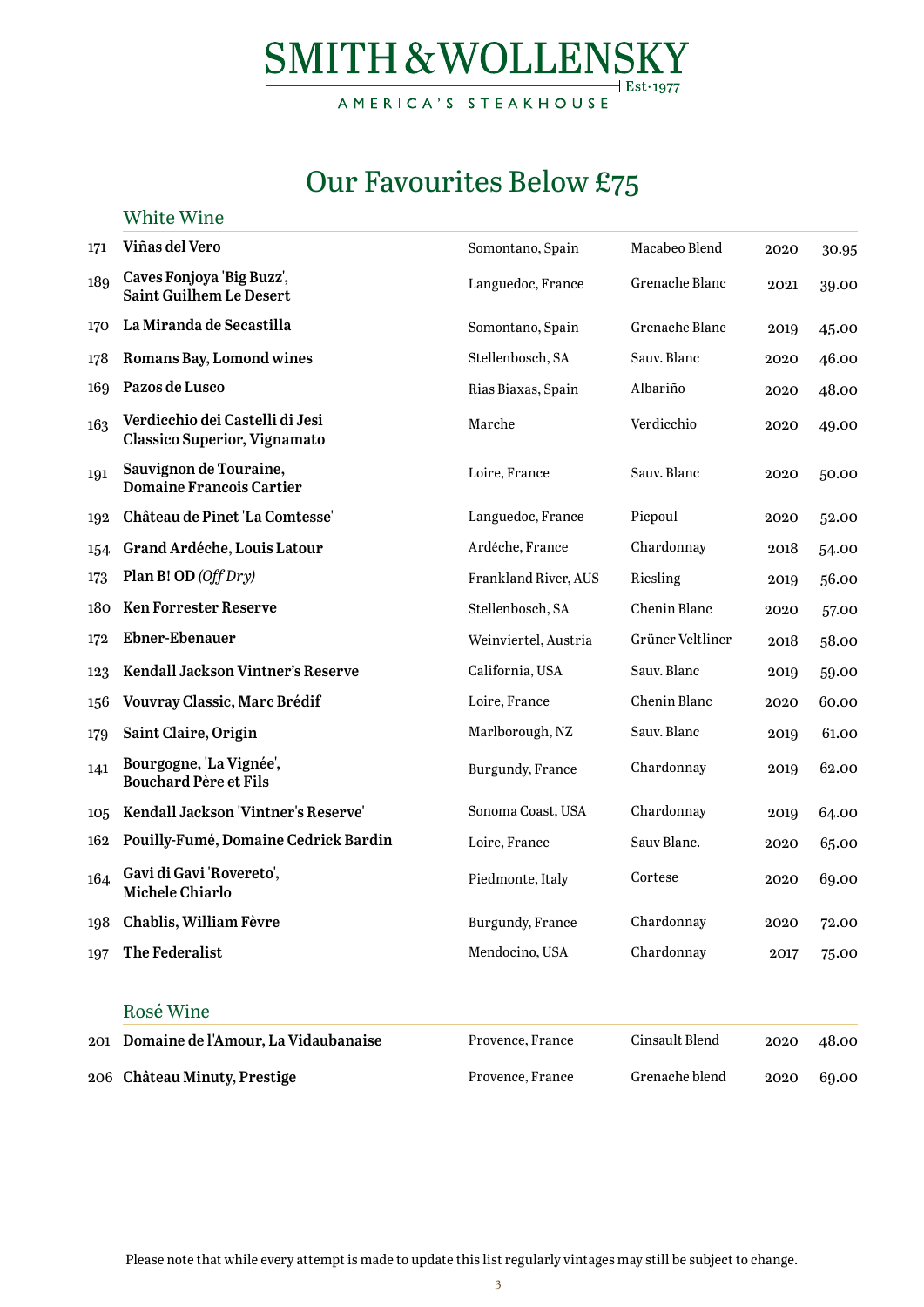## Our Favourites Below £75

#### Red Wine

| 521 | Viñas del Vero                                              | Somontano, Spain       | Garnacha, Syrah       | 2019 | 30.95 |
|-----|-------------------------------------------------------------|------------------------|-----------------------|------|-------|
| 750 | Caves Fonjoya 'Big Buzz',<br><b>Saint Guilhem Le Desert</b> | Languedoc, France      | Grenache              | 2020 | 39.00 |
| 755 | Cabernet Sauvignon Gran Reserva,<br>Viña Echeverria         | Maipo Valley, Chile    | Cab. Sauv.            | 2018 | 41.00 |
| 765 | Beronia, Edición Limitada                                   | Rioja, Spain           | Temperanillo          | 2018 | 44.00 |
| 502 | Nero d'Avola 'Kore', Colomba Bianca                         | Sicily, Italy          | Nero d'Avola          | 2020 | 44.00 |
| 523 | La Miranda de Secastilla                                    | Somontano, Spain       | Garnacha              | 2017 | 45.00 |
| 481 | Domaine La Rouviole, 'La Régence'                           | Minervois, France      | Syrah, Grenache       | 2019 | 48.00 |
| 760 | Hunuc Reserve, Domaine Bousquet                             | <b>Uco Valley, ARG</b> | Malbec                | 2019 | 49.00 |
| 499 | Nèprica, Tormaresca                                         | Puglia, Italy          | Primitivo             | 2020 | 49.00 |
| 465 | Château Lestrille, Bordeaux Superieur                       | Bordeaux, France       | Merlot                | 2016 | 50.00 |
|     | 500 Barbera d'Asti Superiore, Michele Chiarlo               | Piedmont, Italy        | Barbera               | 2020 | 52.00 |
| 462 | <b>Guenoc, North Coast</b>                                  | North West Coast, USA  | Petite Syrah          | 2019 | 54.00 |
| 514 | McHenry Hohnen, Rocky Road                                  | Margaret River, AUS    | Shiraz                | 2017 | 55.00 |
| 492 | Frescobaldi Castiglioni, Chianti Classico                   | Tuscany, Italy         | Sangiovese            | 2020 | 56.00 |
| 510 | Viña Perez Cruz Limited Edition                             | Maipo Alto, Chile      | Carmenere             | 2019 | 58.00 |
| 517 | Plan B!                                                     | Frankland River, USA   | Shiraz                | 2017 | 59.00 |
| 775 | Bourgogne, Louis Latour                                     | Burgundy, France       | Pinot Noir            | 2020 | 62.00 |
| 400 | Château Ste. Michelle, Cabernet Sauvignon                   | Washington State, USA  | Cab. Sauv.            | 2018 | 63.00 |
| 431 | Château Ste. Michelle, Merlot                               | Washington State, USA  | Merlot                | 2019 | 64.00 |
| 509 | Piattelli Vineyards 'Premium'                               | Cafayate Valley, ARG   | Malbec                | 2020 | 65.00 |
|     | 445 Poppy Pinot Noir                                        | Monterey County, USA   | Pinot Noir            | 2018 | 65.00 |
|     | 501 Fabiano Valpolicella Ripasso                            | Veneto, Italy          | Corvina Blend         | 2019 | 66.00 |
|     | 483 Château Val Joanis 'Les Griottes'                       | Luberon, France        | Syrah, Grenache       | 2018 | 67.00 |
|     | 440 J.F.W. Edmeades                                         | Mendocino, USA         | Zinfandel             | 2016 | 67.00 |
|     | 434 Cannonball                                              | California, USA        | Merlot                | 2019 | 69.00 |
|     | 449 La Crema                                                | Monterey, USA          | Pinot Noir            | 2019 | 74.00 |
| 511 | Dominique, Louisvale                                        | Stellenbosch, SA       | <b>Bordeaux Blend</b> | 2018 | 75.00 |
| 459 | The Federalist, '1776'                                      | Lodi, USA              | Zinfandel             | 2018 | 75.00 |
|     | 401 Wente, Wetmore Vineyards                                | Livermore Valley, USA  | Cab. Sauv.            | 2018 | 75.00 |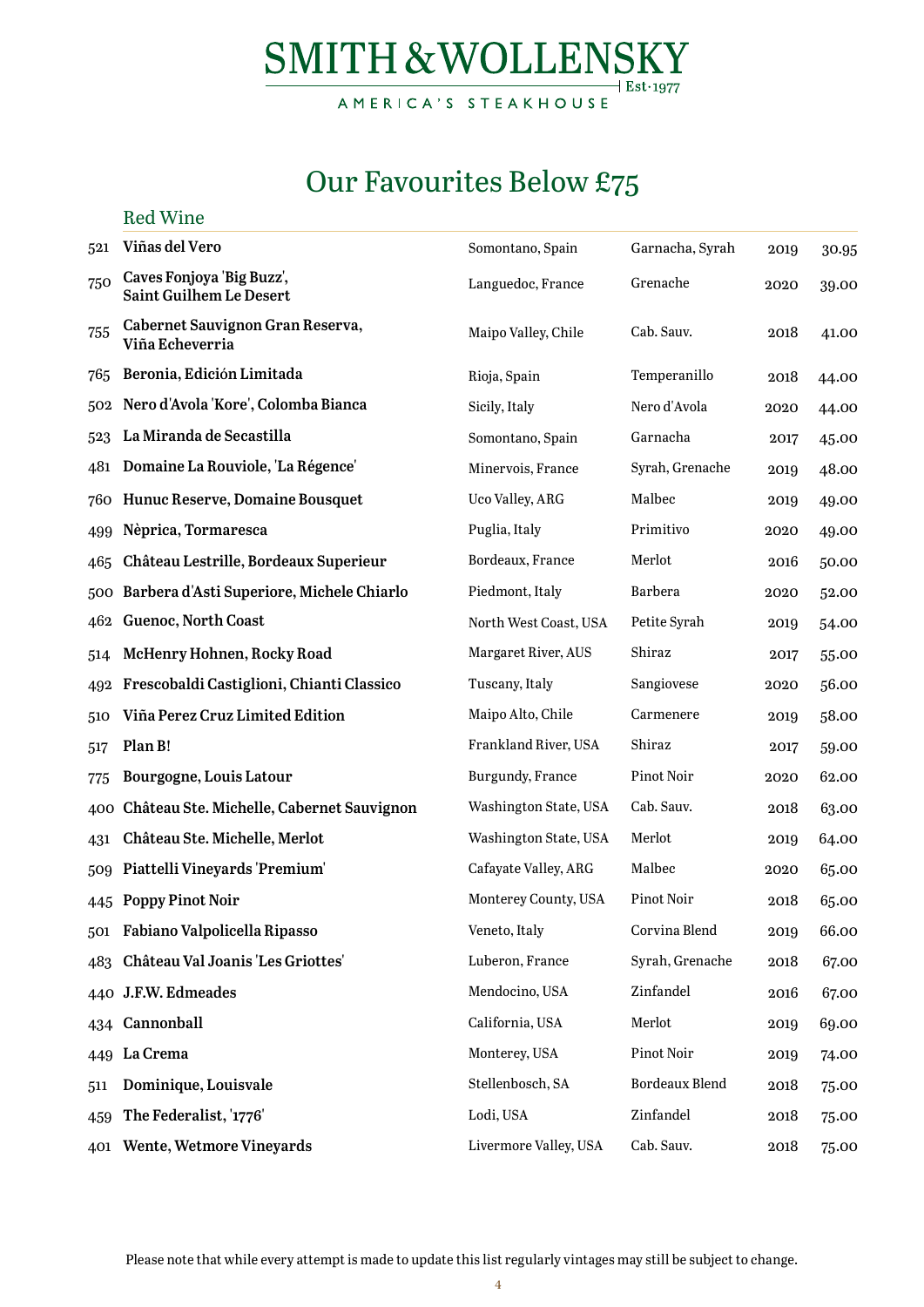# SMITH & WOLLENSKY AMERICA'S STEAKHOUSE

## Wines by the Glass

<span id="page-4-0"></span>

|     | Champagne and Sparkling                                   |                     |                  | <b>Bottle</b> | 125ml     |
|-----|-----------------------------------------------------------|---------------------|------------------|---------------|-----------|
| 60  | Prosecco Via Vai                                          | Veneto, Italy       | Glera            | 45.00         | 7.85      |
| 1   | <b>Deutz Brut Classic</b>                                 | Aÿ, France          | Champagne Blend  | 92.00         | 16.00     |
| 40  | Deutz Brut Rosé                                           | Aÿ, France          | Champagne Blend  | 115.00        | 19.50     |
|     | <b>White Wine</b>                                         |                     |                  | <b>Bottle</b> | 175ml     |
| 189 | Caves Fonjoya 'Big Buzz'                                  | Languedoc, France   | Grenache Blanc   | 39.00         | 9.25      |
| 191 | Sauvignon de Touraine,<br><b>Domaine Francois Cartier</b> | Loire, France       | Sauv. Blanc      | 50.00         | 11.75     |
| 192 | Château de Pinet, La Comtesse                             | Languedoc, France   | Picpoul          | 52.00         | 12.35     |
| 195 | Smith & Wollensky Private Reserve                         | Sonoma, USA         | Sauv. Blanc      | 62.00         | 14.60     |
| 198 | Chablis, William Fèvre                                    | Chablis, France     | Chardonnay       | 72.00         | 16.85     |
| 197 | The Federalist                                            | Mendocino, USA      | Chardonnay       | 75.00         | 17.75     |
|     |                                                           |                     |                  |               |           |
|     | Rosé Wine                                                 |                     |                  | <b>Bottle</b> | 175ml     |
|     | 206 Château Minuty, Prestige                              | Provence, France    | Grenache Blend   | 69.00         | 16.25     |
|     |                                                           |                     |                  |               |           |
|     | <b>Red Wine</b>                                           |                     |                  | <b>Bottle</b> | 175ml     |
| 750 | Caves Fonjoya 'Big Buzz'                                  | Languedoc, France   | Grenache         | 39.00         | 9.25      |
| 755 | Viña Echeverria Gran Reserva                              | Maipo Valley, Chile | Cab. Sauv.       | 41.00         | 9.95      |
| 765 | Beronia, Edición Limitada                                 | Rioja, Spain        | Temperanillo     | 45.00         | 10.65     |
| 760 | Hunuc Reserve, Domaine Bousquet                           | Mendoza, ARG        | Malbec           | 47.00         | 11.75     |
|     | 770 Wente, Estate Merlot                                  | Livermore, CA       | Merlot           | 52.00         | 13.25     |
| 775 | Bourgogne, Louis Latour                                   | Burgundy, France    | Pinot Noir       | 62.00         | 14.60     |
| 790 | Smith & Wollensky Private Reserve                         | Napa Valley, USA    | Cab. Blend       | 85.00         | $19.95\,$ |
|     | Fine Red Wine (served by coravin)                         |                     |                  | <b>Bottle</b> | 125ml     |
|     | 426 The Federalist 'Dueling Pistols'                      | Sonoma County, USA  | Syrah, Zinfandel | 175.00        | 29.50     |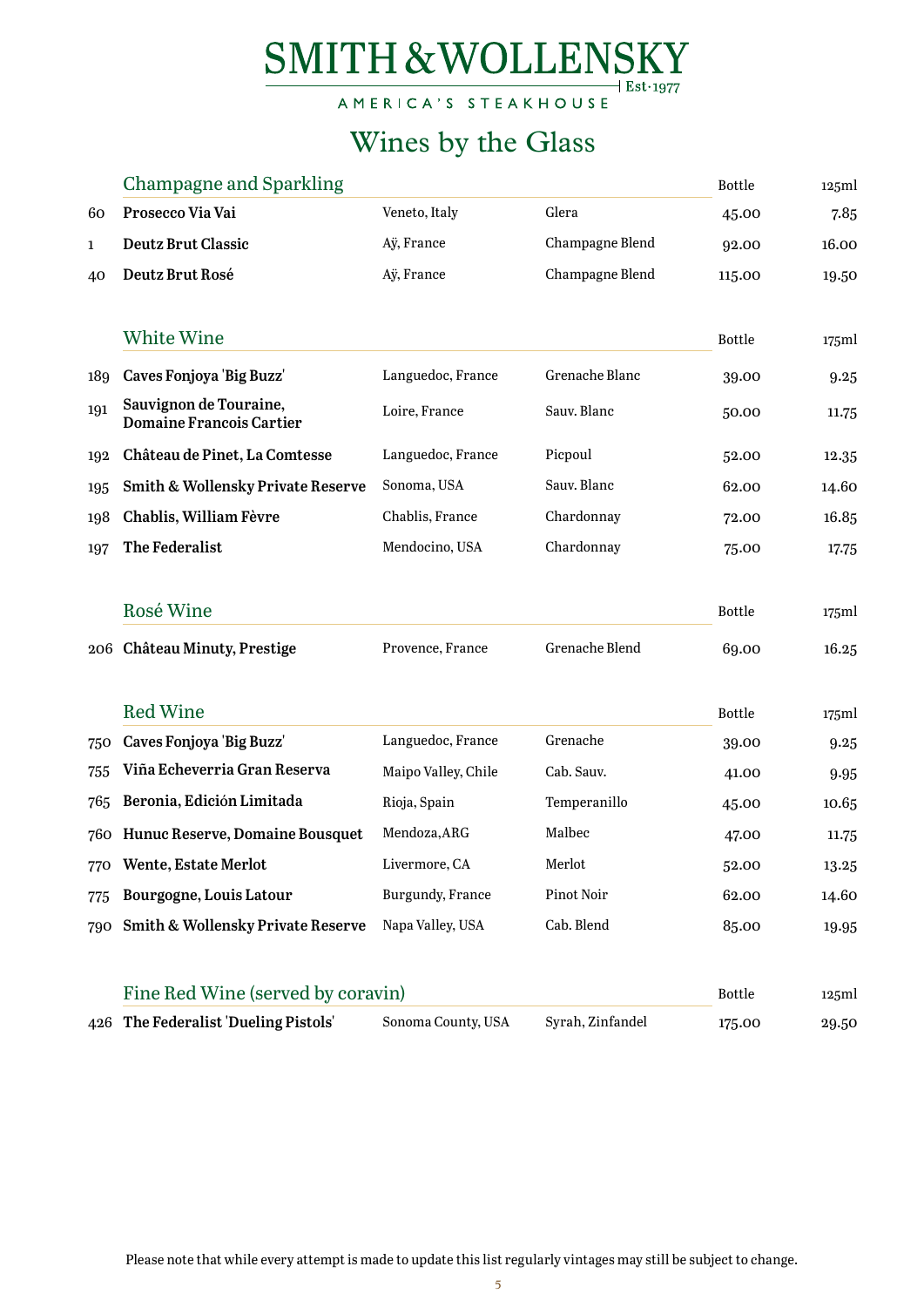

## Half Bottles

#### <span id="page-5-0"></span>White Halves

|     | 302 Sancerre Domain Gérard Millet | Loire            | Sauv. Blanc    | 2020 | 40.00  |
|-----|-----------------------------------|------------------|----------------|------|--------|
|     | 304 Auvigue Cuvée Classique       | Mâcon-Solutré    | Chardonnay     | 2020 | 41.00  |
|     |                                   |                  |                |      |        |
|     | <b>Red Halves</b>                 |                  |                |      |        |
| 701 | Château Rahoul                    | Graves, Bordeaux | Bordeaux Blend | 2016 | 43.00  |
| 702 | Artemis, Stag's Leap Cellars      | Napa Valley      | Cab. Sauv.     | 2018 | 105.00 |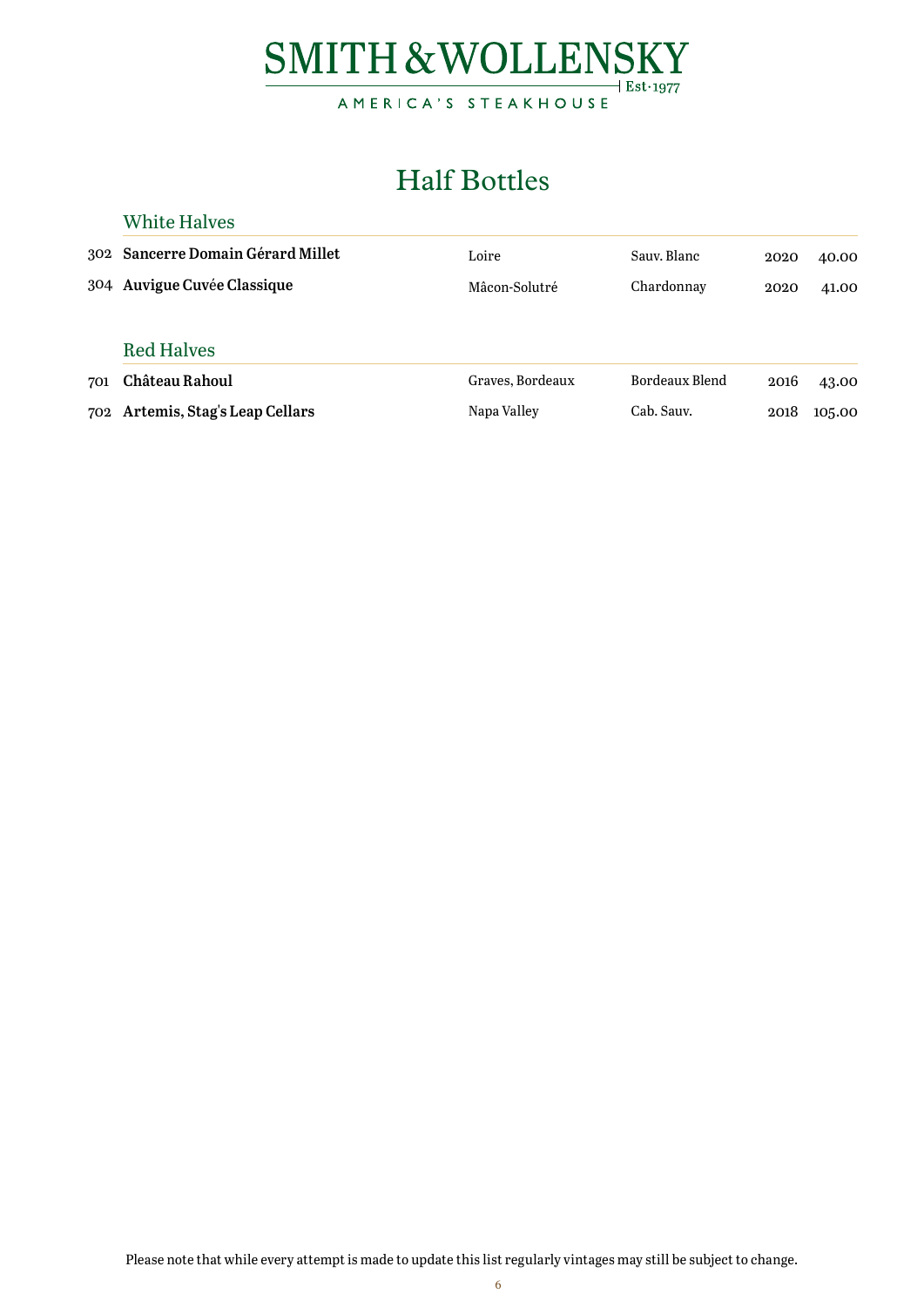

## Large Format Wines

|     | <b>American Red Wine</b>       |                  |                   |      |                  |        |
|-----|--------------------------------|------------------|-------------------|------|------------------|--------|
| 802 | <b>Rutherford Hill Merlot</b>  | Napa Valley      | Merlot            | 2018 | Magnum 265.00    |        |
|     | Italian Red Wine               |                  |                   |      |                  |        |
| 830 | Antinori 'Tignanello'          | Tuscany          | Cab. Blend        | 2018 | Magnum           | 710.00 |
| 837 | Antinori 'Guada al Tasso'      | Bolgheri         | Bordeaux Blend    | 2015 | Jeroboam 1195.00 |        |
|     | <b>French Red Wine</b>         |                  |                   |      |                  |        |
| 822 | Pierre Amadieu Gigondas        | Southern Rhône   | Grenache Blend    | 2016 | Magnum           | 165.00 |
| 821 | Château Rahoul                 | Graves, Bordeaux | Merlot Blend      | 2016 | Magnum           | 170.00 |
|     | Spanish Red Wine               |                  |                   |      |                  |        |
| 850 | Ramón Bilbao,<br>Rioja Reserva | Rioja Alta       | Tempranillo Blend | 2015 | Magnum           | 108.00 |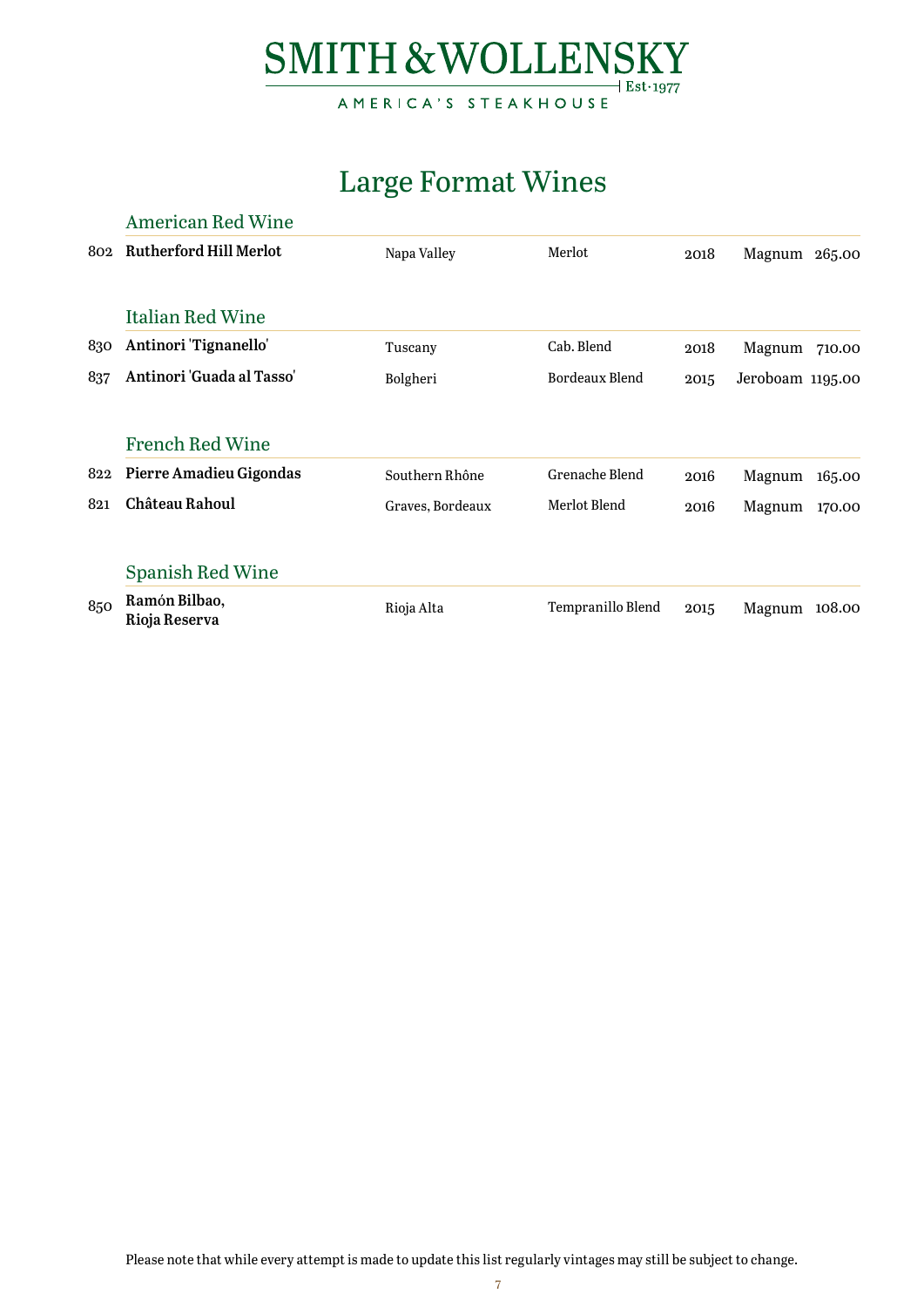#### SMITH & WOLLENSKY AMERICA'S STEAKHOUSE  $+$  Est $\cdot$ 1977

## Champagne & Sparkling Wines

<span id="page-7-0"></span>

|              | Champagne                                             |         |                 |           |             |
|--------------|-------------------------------------------------------|---------|-----------------|-----------|-------------|
| $\mathbf{1}$ | <b>Deutz Brut Classic</b>                             | Aÿ      | Champagne Blend | NV        | 92.00       |
| 6            | <b>Veuve Clicquot Yellow Label</b>                    | Reims   | Champagne Blend | <b>NV</b> | 112.00      |
| 7            | Canard-Duchêne, Charles VII<br><b>Blanc de Blancs</b> | Reims   | Chardonnay      | NV        | 115.00      |
| 4            | <b>Gosset Extra-Brut</b>                              | Aÿ      | Champagne Blend | <b>NV</b> | 130.00      |
| 8            | Pol Roger, Réserve                                    | Reims   | Champagne Blend | NV        | 138.00      |
| 5            | <b>Krug Grande Cuvée</b>                              | Reims   | Champagne Blend | NV        | 499.00      |
|              |                                                       |         |                 |           |             |
|              | Rosé Champagne                                        |         |                 |           |             |
| 40           | Deutz Rosé                                            | Аÿ      | Champagne Blend | <b>NV</b> | 112.00      |
| 42           | Laurent-Perrier Brut Rosé                             | Reims   | Pinot Noir      | NV        | 145.00      |
| 43           | Perrier-Jouët Belle Epoque Rose                       | Épernay | Champagne Blend |           | 2006 450.00 |
|              |                                                       |         |                 |           |             |
|              | <b>Sparkling Wine</b>                                 |         |                 |           |             |

| 60 Prosecco Via Vai                    | Veneto, Italy    | Glera                     | NV   | 45.00  |
|----------------------------------------|------------------|---------------------------|------|--------|
| 65 Dermot Sugrue 'Trouble with Dreams' | South Downs, ENG | Chardonnay,<br>Pinot Noir | 2017 | 122.00 |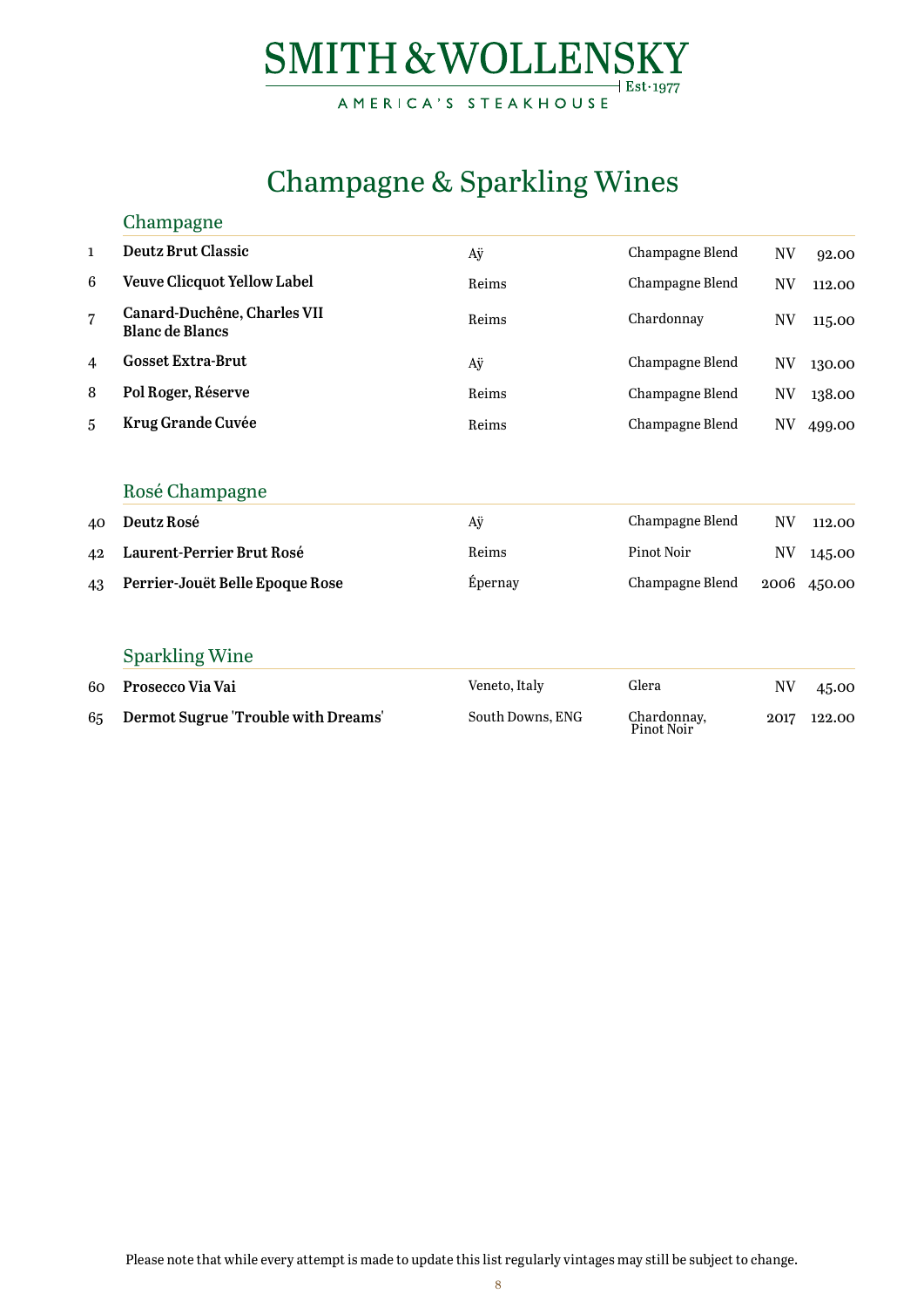### White Wines

<span id="page-8-0"></span>

|     | American Chardonnay                     |                       |      |        |
|-----|-----------------------------------------|-----------------------|------|--------|
|     | 105 Kendall Jackson 'Vintner's Reserve' | Sonoma Coast          | 2018 | 64.00  |
|     | 106 La Crema                            | Sonoma                | 2019 | 70.00  |
| 197 | The Federalist                          | Mendocino             | 2017 | 75.00  |
| 111 | Sanford                                 | Santa Rita            | 2017 | 115.00 |
|     | 113 Twill (Unoaked)                     | Willamette Valley, OR | 2018 | 125.00 |
|     | 109 Ridge Estate                        | Santa Cruz            | 2013 | 130.00 |
| 112 | Au Bon Climat                           | Santa Barbara         | 2019 | 140.00 |
|     | 100 Far Niente                          | Napa Valley           | 2016 | 215.00 |

#### American Sauvignon Blanc

| 123 Kendall Jackson Vintner's Reserve | California  | 2017 | 59.00  |
|---------------------------------------|-------------|------|--------|
| 195 Smith & Wollensky Private Reserve | California  | 2020 | 62.00  |
| 120 Duckhorn                          | Napa Valley | 2016 | 95.00  |
| 126 Aveta, Stag's Leap Cellars        | Napa Valley | 2019 | 109.00 |

#### American Other Grapes

| 134 Tablas Creek          | Paso Robles | Grenache Blanc          | 2014 | 90.00       |
|---------------------------|-------------|-------------------------|------|-------------|
| 103 Mannequin, Orin Swift | California  | Chardonnay,<br>Semillon |      | 2018 136.00 |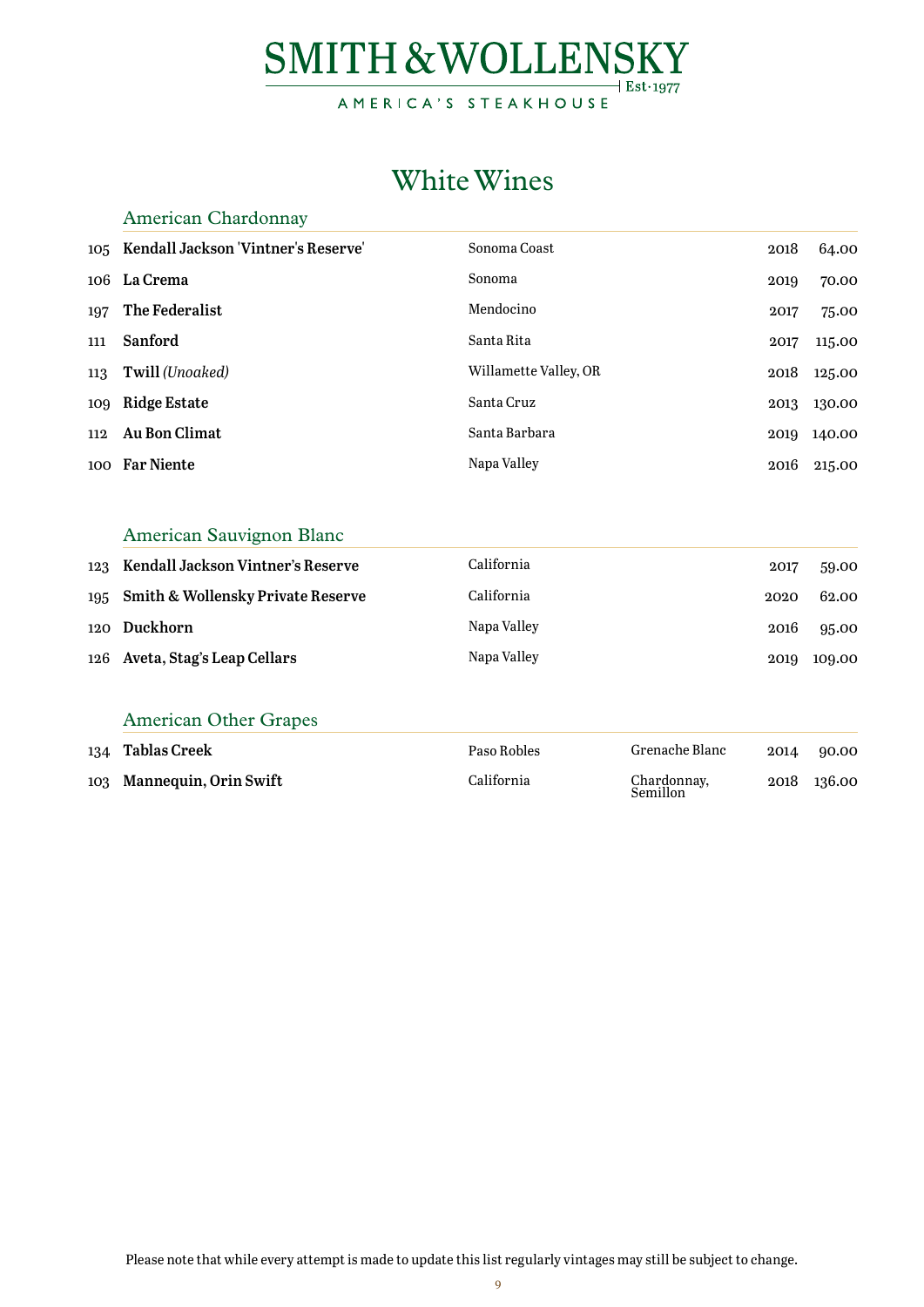AMERICA'S STEAKHOUSE

### White Wines

<span id="page-9-0"></span>

|     | France, Burgundy                                                   |                |            |      |        |
|-----|--------------------------------------------------------------------|----------------|------------|------|--------|
| 141 | Bourgogne, 'La Vignée',<br><b>Bouchard Père et Fils</b>            | Burgundy       | Chardonnay | 2019 | 62.00  |
| 198 | Chablis, William Fèvre                                             | Chablis        | Chardonnay | 2020 | 72.00  |
| 145 | Saint-Romain 'Sous Le Château',<br>Domaine Coste-Caumartin         | Côte-de-Beaune | Chardonnay | 2018 | 78.00  |
| 149 | Simonnet-Febvre Chablis 1er Cru,<br><b>Vaillons</b>                | Chablis        | Chardonnay | 2018 | 112.00 |
| 143 | <b>Pouilly-Fuisse, Denis Jeandeau</b>                              | Mâconnais      | Chardonnay | 2019 | 120.00 |
| 146 | Meursault 1er Cru 'Blagny',<br>Sarle Coste-Caumartin               | Côte-d'Or      | Chardonnay | 2014 | 185.00 |
| 147 | Puligny-Montrachet 1er Cru 'Les Folatières',<br><b>Alain Chavy</b> | Côte-d'Or      | Chardonnay | 2018 | 220.00 |

#### France, Other Regions

| 189 | Caves Fonjoya 'Big Buzz',<br><b>Saint Guilhem Le Desert</b> | Languedoc   | Grenache Blanc | 2021 | 39.00  |
|-----|-------------------------------------------------------------|-------------|----------------|------|--------|
| 191 | Sauvignon de Touraine,<br><b>Domaine Francois Cartier</b>   | Loire       | Sauv Blanc.    | 2020 | 50.00  |
| 192 | Château de Pinet, 'La Comtesse'                             | Languedoc   | Picpoul        | 2020 | 52.00  |
|     | 154 Grand Ardéche, Louis Latour                             | Rhône       | Chardonnay     | 2019 | 54.00  |
| 159 | <b>Hugel Classic Riesling</b>                               | Alsace      | Riesling       | 2019 | 58.00  |
| 156 | Vouvray Classic, Marc Brédif (Off Dry)                      | Loire       | Chenin Blanc.  | 2019 | 60.00  |
| 155 | Domaine Champ-Long, Ventoux Blanc                           | Rhône       | Chenin Blanc.  | 2019 | 64.00  |
| 162 | Pouilly-Fumé, Domaine Cedrick Bardin                        | Loire       | Sauv Blanc.    | 2020 | 65.00  |
| 157 | <b>Trimbach Réserve Personnelle</b>                         | Alsace      | Pinot Gris     | 2016 | 118.00 |
| 153 | Condrieu, Domaine de Bonserine                              | North Rhône | Viognier       | 2013 | 136.00 |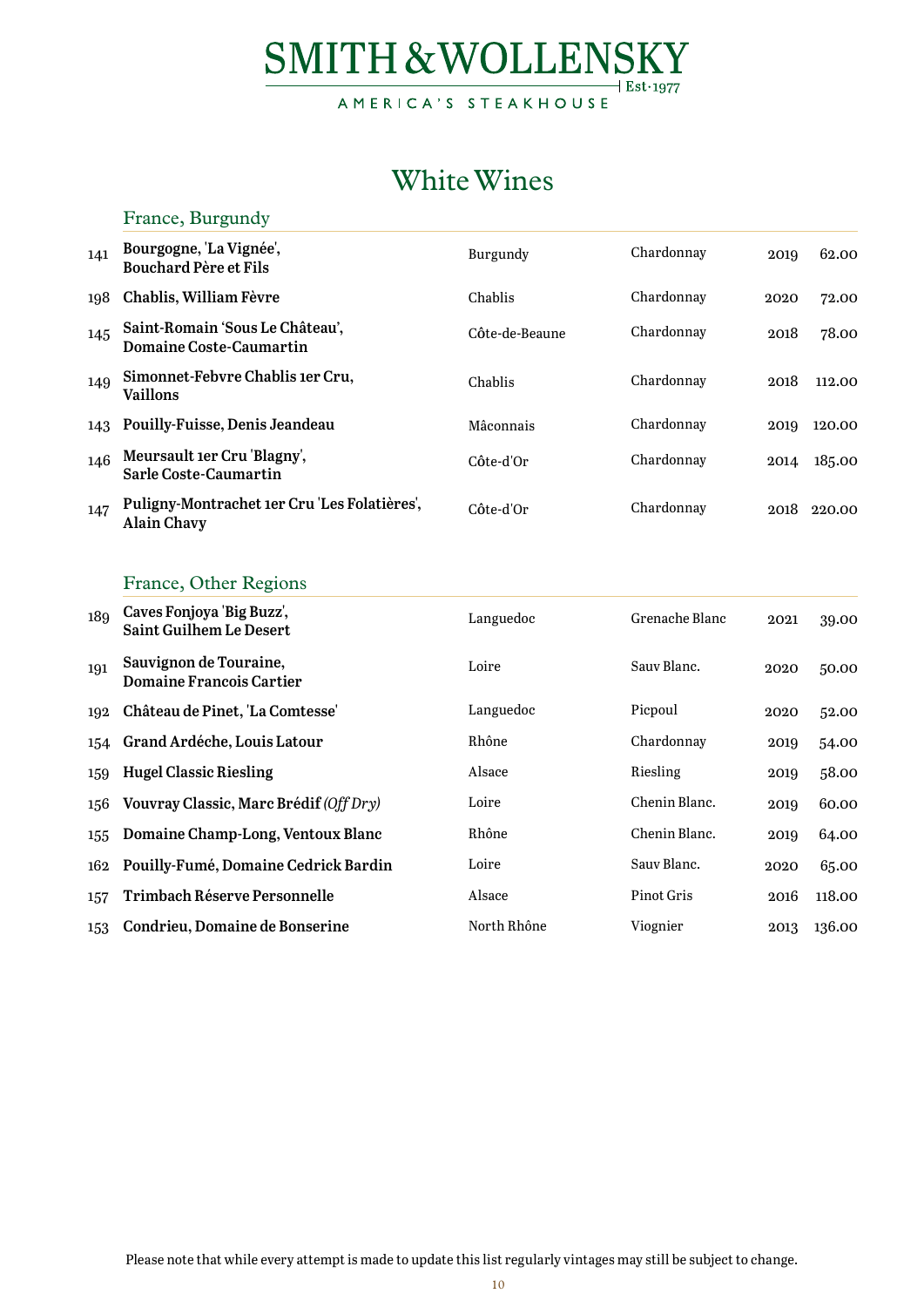### White Wines

<span id="page-10-0"></span>

|     | Italy                                                                  |                      |                  |      |        |
|-----|------------------------------------------------------------------------|----------------------|------------------|------|--------|
| 163 | Verdicchio dei Castelli di Jesi<br><b>Classico Superior, Vignamato</b> | Marche               | Verdicchio       | 2020 | 49.00  |
| 164 | Gavi di Gavi 'Rovereto',<br><b>Michele Chiarlo</b>                     | Piedmonte            | Cortese          | 2020 | 69.00  |
| 166 | Pietrabianca, Tormaresca                                               | Puglia               | Chardonnay Blend | 2019 | 89.00  |
|     | Rest of the New World                                                  |                      |                  |      |        |
| 178 | Romans Bay, Lomond Wines                                               | Stellenbosch, SA     | Sauv. Blanc      | 2020 | 46.00  |
| 174 | Albaclara, Haras de Pirque                                             | Leyda, Chile         | Sauv. Blanc      | 2020 | 48.00  |
| 193 | Plan B! OD $(Off Dry)$                                                 | Frankland River, AUS | Riesling         | 2019 | 56.00  |
| 180 | <b>Ken Forrester Reserve</b>                                           | Stellenbosch, SA     | Chenin Blanc     | 2019 | 57.00  |
| 179 | Saint Clair 'Origin'                                                   | Marlborough, NZ      | Sauv. Blanc      | 2021 | 61.00  |
| 114 | <b>Jordan Nine Yards</b>                                               | Stellenbosch, SA     | Chardonnay       | 2020 | 120.00 |
|     | <b>Other European Wines</b>                                            |                      |                  |      |        |
| 171 | Viñas del Vero                                                         | Somontano, Spain     | Macabeo Blend    | 2020 | 30.50  |
| 170 | La Miranda de Secastilla                                               | Somontano, Spain     | Grenache Blanc   | 2019 | 45.00  |
| 169 | Pazos de Lusco                                                         | Rías Baixas, Spain   | Albariño         | 2020 | 48.00  |
| 172 | <b>Ebner-Ebenauer</b>                                                  | Weinviertel, Austria | Gruner Veltliner | 2018 | 58.00  |

### Rosé Wines

| 201 Domaine de l'Amour, 'La Vidaubanaise' | Provence | Cinsault Blend | 2020 | 48.00 |
|-------------------------------------------|----------|----------------|------|-------|
| 206 Château Minuty, Prestige              | Provence | Grenache blend | 2020 | 69.00 |
| 205 Whispering Angel                      | Provence | Grenache Blend | 2020 | 79.00 |
| 207 Château Minuty, Rose et Or            | Provence | Grenache blend | 2020 | 90.00 |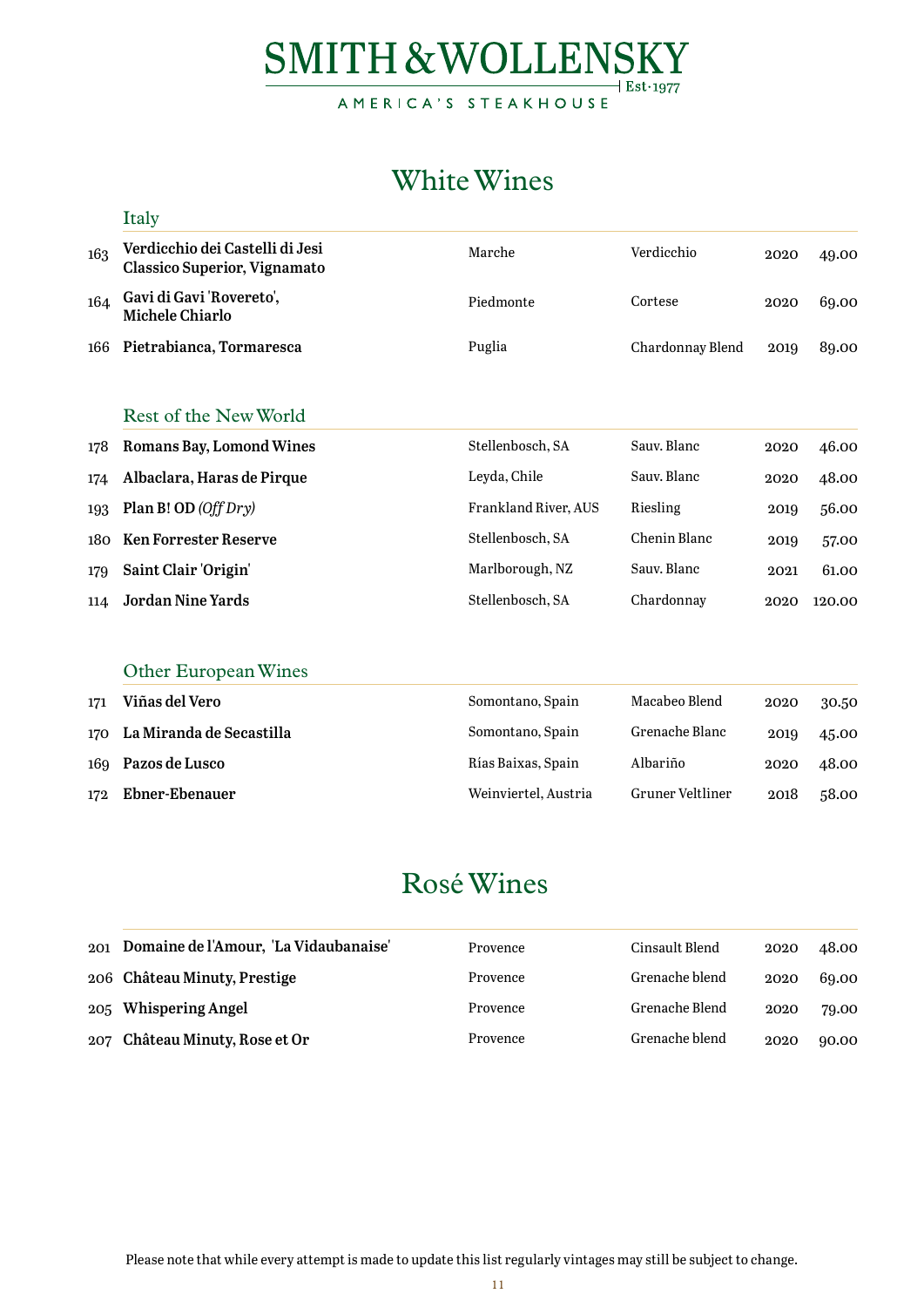AMERICA'S STEAKHOUSE

## Red Wines

### <span id="page-11-0"></span>American Cabernet Sauvignon **Château Ste. Michelle, Cab. Sauv.** Columbia Valley, WA 2018 63.00 **Louis M. Martini** Sonoma 2018 73.00 **Wente, Wetmore Vineyard** Livermore Valley 2018 75.00 **Louis M. Martini** Napa Valley 2018 130.00 **Raymond Reserve Selection** Napa Valley 2019 140.00

|     | 410 Raymond Reserve Selection                                             | $\alpha$ $\alpha$ $\alpha$ $\alpha$ $\alpha$ |      | 2019 140.00  |
|-----|---------------------------------------------------------------------------|----------------------------------------------|------|--------------|
|     | 406 Kendall Jackson 'Hawkeye Mountain'                                    | Alexander Valley                             | 2017 | 145.00       |
|     | 407 Orin Swift 'Palermo'                                                  | Napa Valley                                  | 2018 | 182.00       |
|     | 409 Rutherford Hill                                                       | Napa Valley                                  | 2018 | 190.00       |
|     | 403 Duckhorn                                                              | Napa Valley                                  | 2018 | 199.00       |
| 413 | <b>Col Solare</b>                                                         | Red Mountain, WA                             | 2017 | 222.00       |
|     | 414 Grgich Hills Estate                                                   | Napa Vallay                                  | 2017 | 238.00       |
|     | 402 Chimney Rock                                                          | Napa Valley                                  |      | 2018 254.00  |
|     | 404 Silver Oak                                                            | Alexander Valley                             | 2016 | 275.00       |
| 574 | <b>Far Niente</b>                                                         | Oakville                                     | 2018 | 295.00       |
| 571 | <b>Chimney Rock 'Tomahawk'</b>                                            | Napa Valley                                  | 2018 | 385.00       |
| 585 | <b>Silver Oak</b>                                                         | Napa Valley                                  |      | 2016 420.00  |
| 582 | <b>Ridge Monte Bello</b>                                                  | Santa Cruz                                   | 2008 | 675.00       |
| 581 | Hundred Acre Fortification, (100 Parker Points)<br>Fortified to 18.5% abv | Napa Valley                                  |      | 2008 1150.00 |
|     | 586 Shafer 'Hillside Select'                                              | Napa Valley                                  |      | 2000 1450.00 |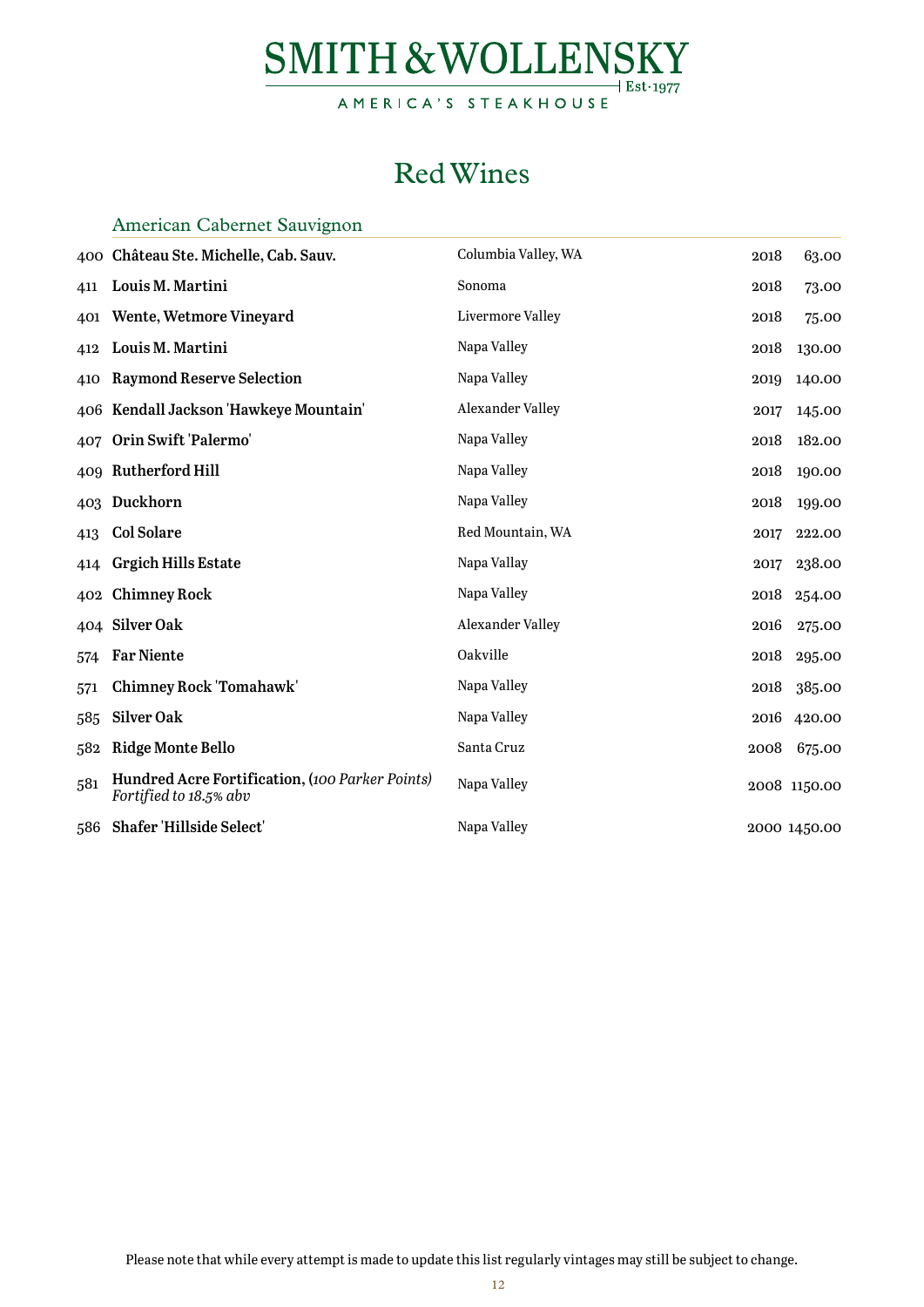## Red Wines

<span id="page-12-0"></span>

|     | <b>American Bordeaux Blends</b>    |                  |                    |      |              |
|-----|------------------------------------|------------------|--------------------|------|--------------|
| 418 | Murrieta's Well 'The Spur'         | Livermore Valley | Cab. Blend         | 2018 | 82.00        |
| 790 | Smith & Wollensky, Private Reserve | Napa Valley      | Cab. Blend         | 2018 | 85.00        |
| 572 | <b>Orin Swift Papillon</b>         | Napa Valley      | Bordeaux Blend     |      | 2018 228.00  |
| 594 | Joseph Phelps 'Insignia'           | Napa Valley      | Bordeaux Blend     |      | 2016 600.00  |
| 576 | Cardinale, (98 Parker Points)      | Napa Valley      | Cab, Merlot Blend  |      | 2014 695.00  |
| 577 | <b>Continuum Sage Mountain</b>     | Napa Valley      | Bordeaux Blend     | 2015 | 825.00       |
| 580 | <b>Dominus Estate</b>              | Napa Valley      | Cab. Blend         | 1992 | 875.00       |
| 593 | Opus One                           | Napa Valley      | Bordeaux Blend     | 2012 | 998.00       |
| 595 | Opus One                           | Napa Valley      | Bordeaux Blend     |      | 1994 1150.00 |
| 583 | <b>Colgin Cariad</b>               | Napa Valley      | Bordeaux Blend     |      | 2012 1250.00 |
|     | 584 Screaming Eagle 'The Flight'   | Oakville         | Merlot, Cab. Blend |      | 2015 2750.00 |
|     |                                    |                  |                    |      |              |

#### American Rhône Blends

| 421 Bonny Doon 'Cigare Volant'       | Central Coast        | CNDP Blend      | 2019 | 79.00        |
|--------------------------------------|----------------------|-----------------|------|--------------|
| 423 Orin Swift Abstract              | Napa, Sonoma         | Grenache/ Syrah | 2019 | 154.00       |
| 573 Sine Qua Non 'Atlantis' Fe203-2a | <b>Central Coast</b> | N.Rhone Blend   |      | 2005 1250.00 |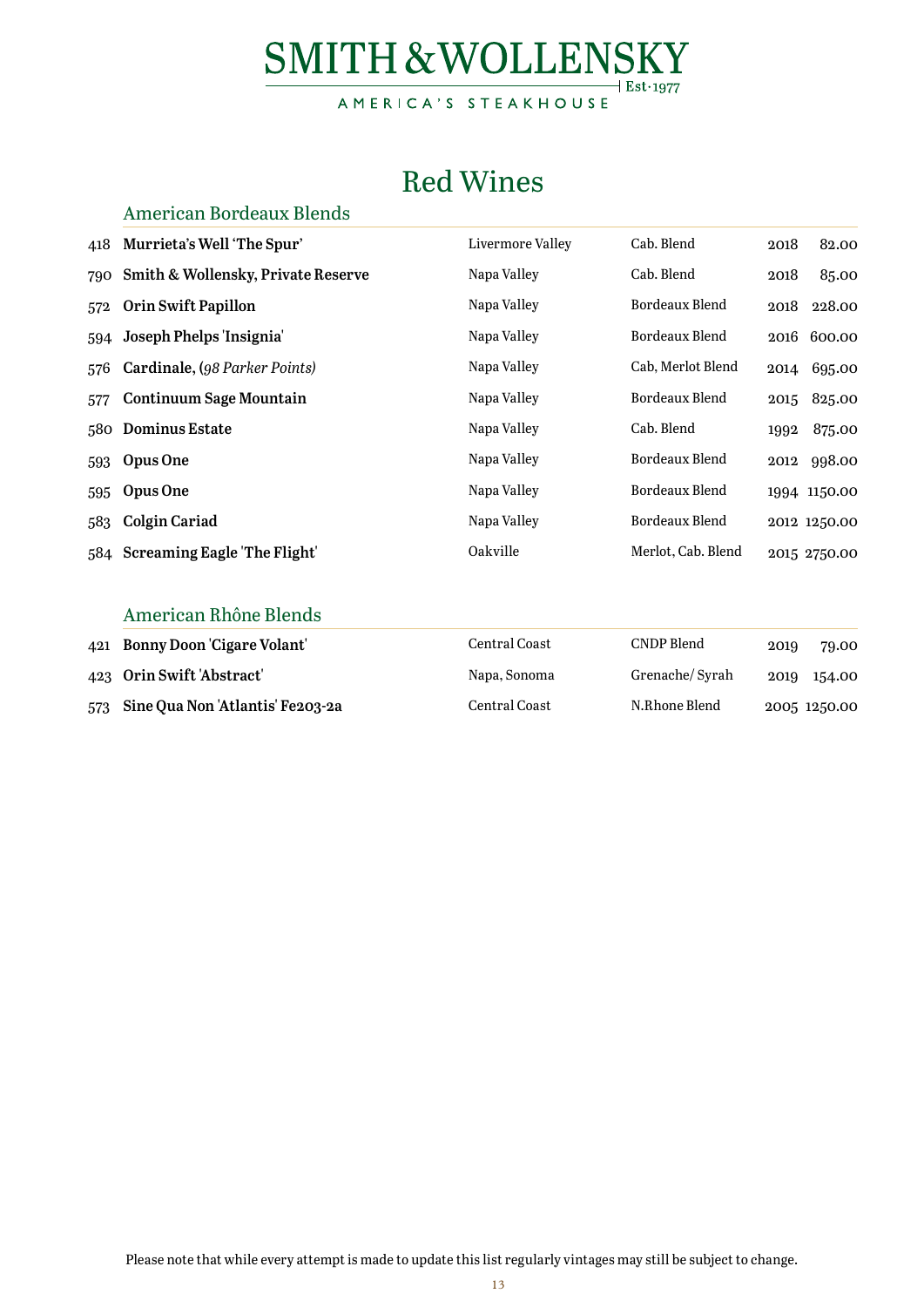<span id="page-13-0"></span>

## Red Wines

#### American Merlot

|     | 771 Wente Vineyards, 'Sandstone' | Livermore    | 2018 | 52.00  |
|-----|----------------------------------|--------------|------|--------|
| 431 | Château Ste. Michelle            | Washington   | 2018 | 64.00  |
|     | 434 Cannonball                   | California   | 2019 | 69.00  |
|     | 432 Rodney Strong                | Sonoma       | 2017 | 84.00  |
|     | 435 Mount Brave                  | Mount Veeder | 2011 | 210.00 |
|     | 802 Rutherford Hill, MAGNUM      | Napa Valley  | 2018 | 265.00 |

#### American Pinot Noir

| 445 Poppy, MCW                      | <b>Monterey County</b> | 2018 | 65.00       |
|-------------------------------------|------------------------|------|-------------|
| 449 La Crema                        | Monterey               | 2019 | 74.00       |
| 455 Planet Oregon, Soter Vineyards  | Willamette Valley      | 2019 | 77.00       |
| 456 Rodney Strong Vineyards         | Russian River Valley   | 2017 | 92.00       |
| 452 Sanford                         | Sta. Rita Hills        | 2019 | 115.00      |
| 447 Hartford Court                  | Russian River Valley   | 2019 | 125.00      |
| 443 Bergström Cumberland Reserve    | Willamette Valley      | 2018 | 147.00      |
| 567 Kutch Signal Ridge              | Mendocino              |      | 2018 188.00 |
| 444 Au Bon Climat, Isabelle         | Multiple AVAs          |      | 2018 204.00 |
| 450 William Seylem                  | Russian River Valley   | 2018 | 275.00      |
| 451 Peter Michael 'Le Moulin Rouge' | Santa Lucia            | 2016 | 315.00      |
| 565 Nicolas-Jay 'L'Ensemble'        | Willamette Valley      | 2019 | 321.00      |
| 446 Freestone-Occidental            | Sonoma Coast           |      | 2018 418.00 |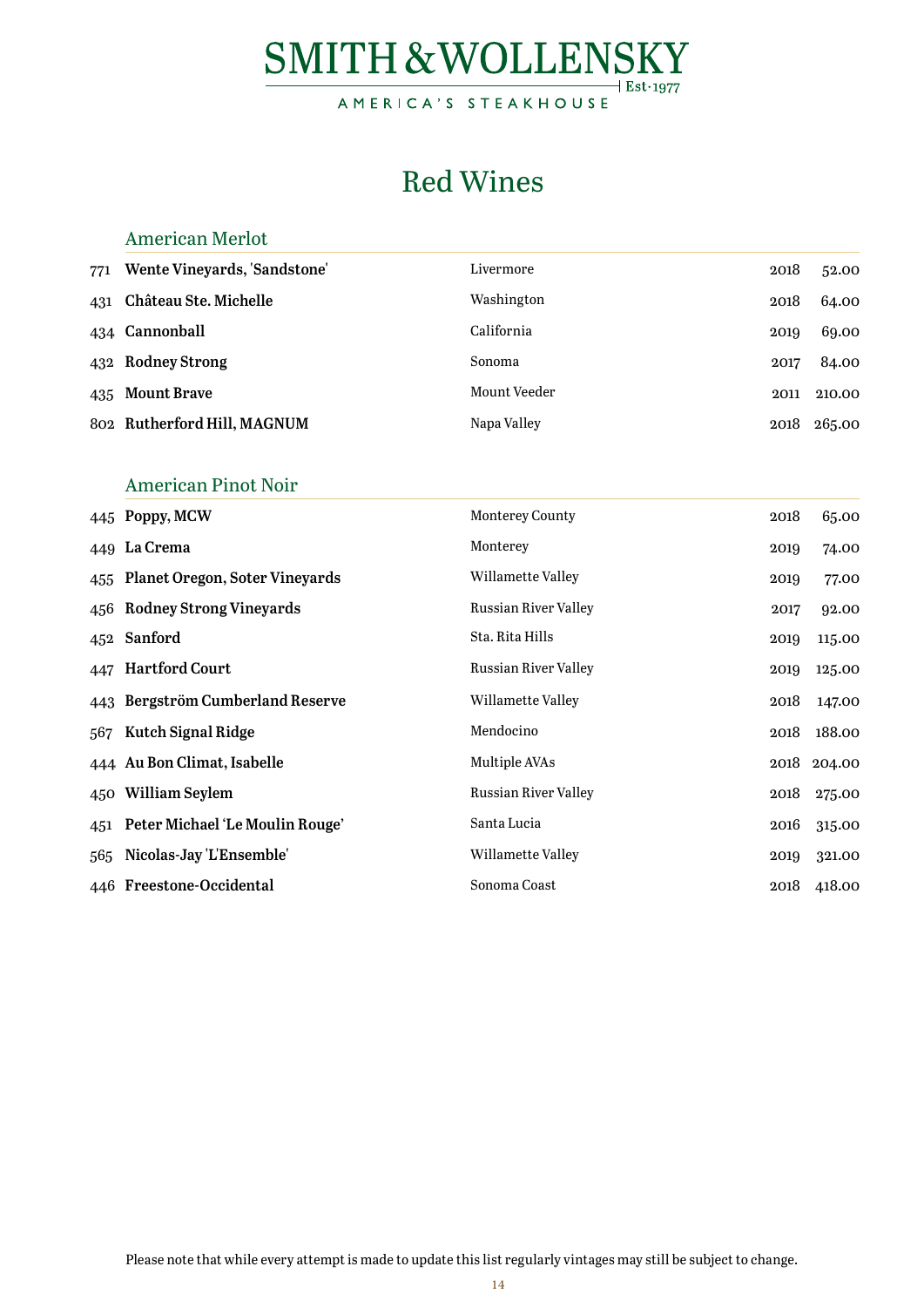## Red Wines

#### <span id="page-14-0"></span>American Zinfandel

| 440 J.F.W. Edmeades                       | Mendocino     | Zinfandel  | 2016 | 67.00  |
|-------------------------------------------|---------------|------------|------|--------|
| 459 The Federalist, '1776'                | Lodi          | Zinfandel  | 2018 | 75.00  |
| 427 Ridge 'Lytton Springs'                | Sonoma County | Zin. Blend | 2019 | 165.00 |
| 425 Black Chicken, Robert Biale Vineyards | Napa Valley   | Zinfandel  | 2019 | 169.00 |
| 426 The Federalist 'Dueling Pistols'      | Sonoma County | Syrah/Zin. | 2016 | 175.00 |

#### American Syrah & Petite Syrah

|     | 462 Guenoc                            | North Coast             | Petite Sirah       | 2019 | 54.00  |
|-----|---------------------------------------|-------------------------|--------------------|------|--------|
|     | 460 Château Ste. Michelle, Syrah      | <b>Washington State</b> | Syrah              | 2019 | 64.00  |
|     | 458 Piedrasassi PS                    | Santa Barbara County    | Syrah              | 2019 | 98.00  |
|     | 461 Ridge Lytton Estate' Petite Sirah | Dry Creek Valley        | Petite Sirah Blend | 2018 | 140.00 |
|     | 408 The Federalist 'Dueling Pistols'  | Paso Robles             | Petite Sirah/Cab.  | 2016 | 175.00 |
|     | 596 Orin Swift 'Machete'              | Napa Valley             | Petite Sirah Blend | 2018 | 192.00 |
| 592 | <b>Sean Thackrey 'Orion'</b>          | Napa Valley             | Syrah              | 2012 | 275.00 |
|     | 430 Arietta 'Variation One'           | Napa Valley             | Merlot, Syrah      | 2004 | 355.00 |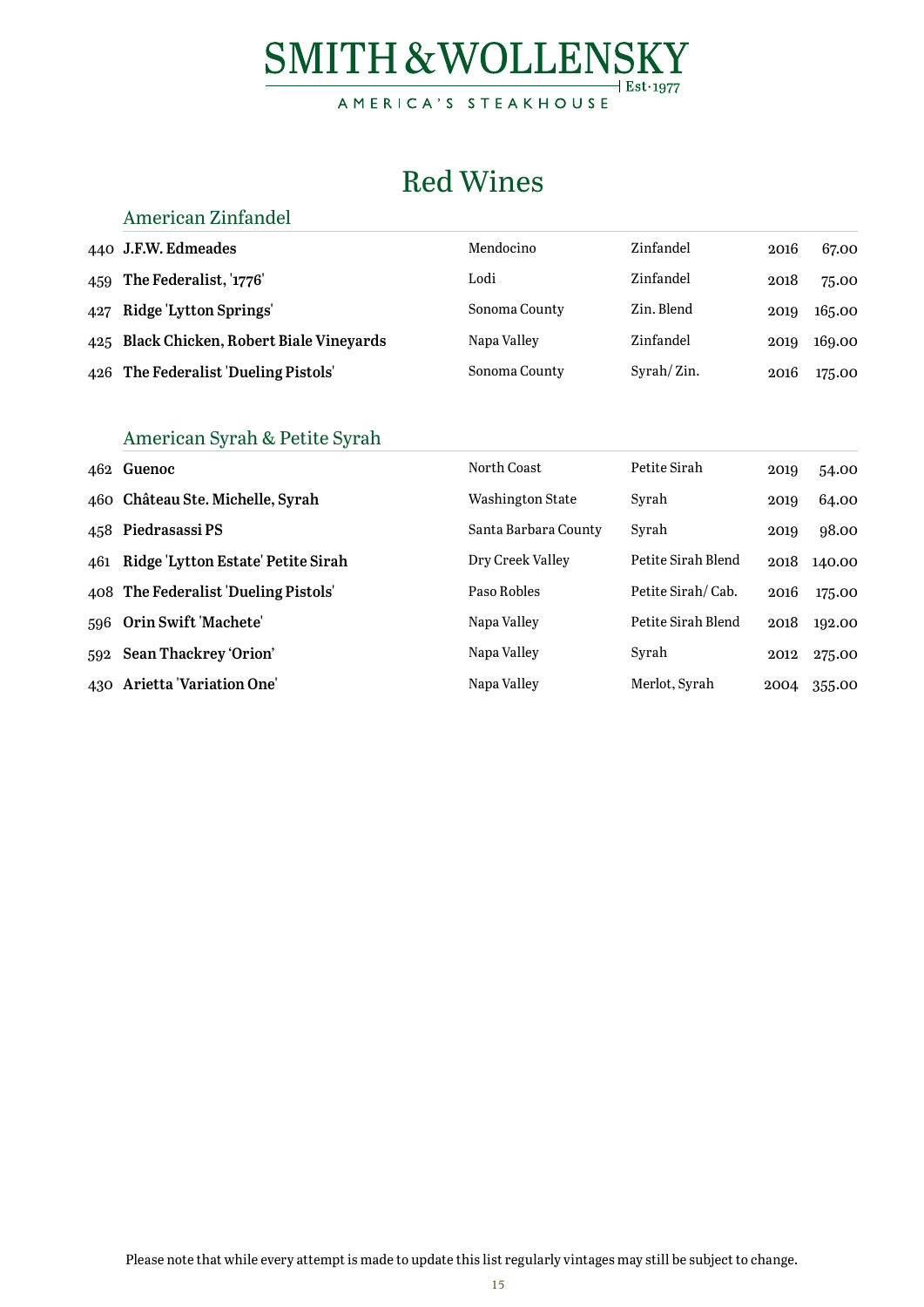# SMITH & WOLLENSKY AMERICA'S STEAKHOUSE

## Red Wines

<span id="page-15-0"></span>

| 465 | Château Lestrille             | Bordeaux Supérieur | 2016 | 50.00        |
|-----|-------------------------------|--------------------|------|--------------|
| 467 | Château Rahoul                | Graves             | 2016 | 84.00        |
| 827 | Château Rahoul MAGNUM         | Graves             | 2016 | 165.00       |
|     | 464 Château D'Arsac           | Margaux            | 2017 | 135.00       |
| 615 | Château D'Issan               | Margaux            | 2015 | 269.00       |
| 617 | Château Margaux               | Margaux            |      | 1999 1475.00 |
| 618 | <b>Château Chasse-Spleen</b>  | Moulis en Médoc    | 2010 | 187.00       |
| 470 | Les Tourelles de Longueville  | Pauillac           | 2015 | 186.00       |
| 603 | <b>Château Batailley</b>      | Pauillac           |      | 2009 284.00  |
| 639 | Château Mouton Rothschild     | Pauillac           |      | 2004 1150.00 |
|     | 640 Château Mouton Rothschild | Pauillac           |      | 1999 1425.00 |
| 623 | Château Latour                | Pauillac           |      | 2001 1550.00 |
|     | 624 Château Lafite-Rothschild | Pauillac           |      | 1999 1900.00 |
|     | 625 Château Latour            | Pauillac           |      | 1999 1650.00 |
|     | 484 Domaine de Chevalier      | Pessac-Leognan     | 2014 | 185.00       |
| 626 | <b>Château Haut-Brion</b>     | Pessac-Leognan     |      | 1999 1425.00 |
|     | 634 Château Gazin             | Pomerol            | 2016 | 235.00       |
| 631 | Château L'Eglise Client       | Pomerol            | 1994 | 385.00       |
| 633 | Petrus                        | Pomerol            |      | 1971 3450.00 |
|     | 466 Les Cadrans de Lassegue   | Saint-Emilion      | 2015 | 89.00        |
| 463 | Château Milon                 | Saint-Emilion      | 1995 | 148.00       |
| 635 | <b>Château Cheval Blanc</b>   | Saint-Emilion      |      | 1999 1375.00 |
| 622 | Château Calon-Ségur           | Saint-Estèphe      | 2003 | 375.00       |
|     | 606 Château Cos d'Estournel   | Saint-Estèphe      | 1995 | 575.00       |
|     | 609 Château Ducru-Beaucaillou | Saint-Julien       | 2005 | 625.00       |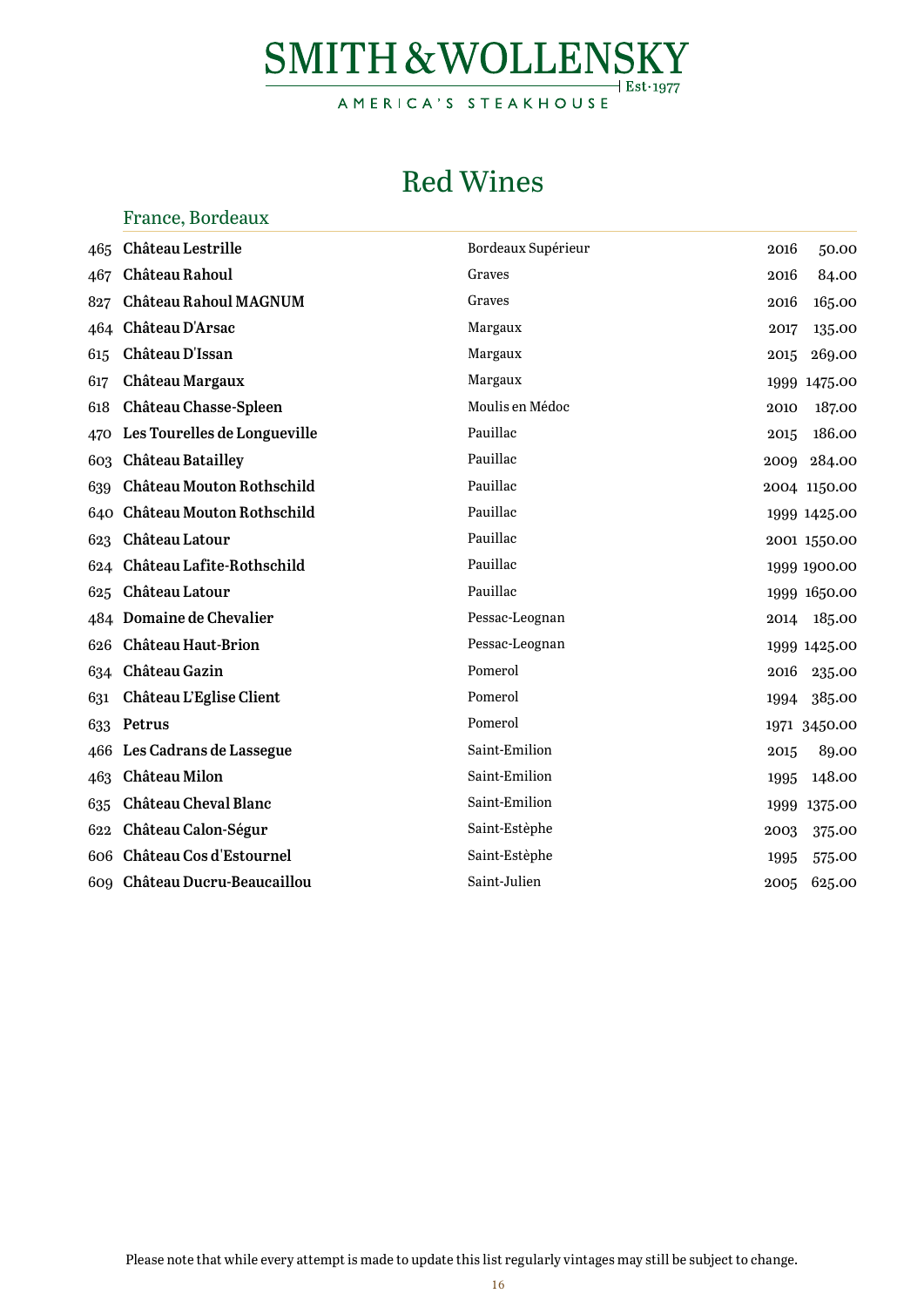## Red Wines

<span id="page-16-0"></span>

|     | France, Burgundy & Beaujolais                                 |                |            |      |             |
|-----|---------------------------------------------------------------|----------------|------------|------|-------------|
|     | 480 Fleurie La Bonne Dame', Louis Tête                        | Beaujolais     | Gamay      | 2021 | 59.00       |
| 775 | Bourgogne, Louis Latour                                       | Côte-d'Or      | Pinot Noir | 2020 | 62.00       |
| 478 | Monthelie, Sarl Coste-Caumartin                               | Côte-d'Or      | Pinot Noir | 2016 | 97.00       |
| 476 | Maranges 1er Cru, La Fussière<br><b>Vincent Bachelet</b>      | Côte de Beaune | Pinot Noir | 2019 | 101.00      |
| 477 | Nuits St. Georges, Bouchard Père et Fils                      | Côte de Nuits  | Pinot Noir | 2017 | 120.00      |
| 474 | Aloxe-Corton 1er Cru,<br><b>Louis Latour</b>                  | Côte-d'Or      | Pinot Noir | 2017 | 164.00      |
| 473 | Vigne De L'Enfant Jésus,<br><b>Bouchard Père et Fils</b>      | Côte-d'Or      | Pinot Noir | 2017 | 214.00      |
| 475 | Château Corton Grancey Grand Cru,<br><b>Louis Latour</b>      | Côte-d'Or      | Pinot Noir |      | 2012 245.00 |
| 479 | Vosne-Romanée 1er Cru 'Les Suchots',<br><b>Camille Giroud</b> | Côte-d'Or      | Pinot Noir | 1995 | 650.00      |

#### France, Rhône and Regional France

| 189 | Caves Fonjoya 'Big Buzz',<br><b>Saint Guilhem Le Desert</b>        | Languedoc     | Grenache Blanc  | 2021 | 39.00  |
|-----|--------------------------------------------------------------------|---------------|-----------------|------|--------|
|     | 481 Domaine La Rouviole, 'La Régence'                              | Languedoc     | Syrah, Grenache | 2019 | 48.00  |
| 491 | Domaine Fonds Croze,<br>Le Serre de la Garde                       | Cote du Rhône | Grenache, Syrah | 2020 | 56.00  |
|     | 483 Château Val Joanis 'Les Griottes'                              | Luberon       | Syrah, Grenache | 2019 | 67.00  |
|     | 488 Crozes-Hermitage, Domaine des Entrefaux                        | N. Rhône      | Syrah           | 2018 | 78.00  |
| 489 | Gigondas 'Grande Romane', Pierre Amadieu                           | S. Rhône      | Grenache Blend  | 2017 | 82.00  |
| 490 | St. Joseph, E. Guigal                                              | N. Rhône      | Syrah           | 2017 | 85.00  |
|     | 469 Château de Haut-Serre, Georges Vigouroux                       | Cahors        | Malbec          | 2018 | 92.00  |
| 487 | Chateauneuf-du-Pape 'Le Parvis'<br><b>Ferraton Pere &amp; Fils</b> | S. Rhône      | Grenache Blend  | 2019 | 121.00 |
| 829 | Gigondas 'Grande Romane', Pierre Amadieu,<br><b>MAGNUM</b>         | S. Rhône      | Grenache Blend  | 2016 | 165.00 |
|     | 486 Chateauneuf-du-Pape, Domain de Marcoux                         | S. Rhône      | Grenache Blend  | 2016 | 185.00 |
|     | 485 Chateauneuf-du-Pape, Chateau La Nerthe                         | S. Rhône      | Grenache Blend  | 2010 | 225.00 |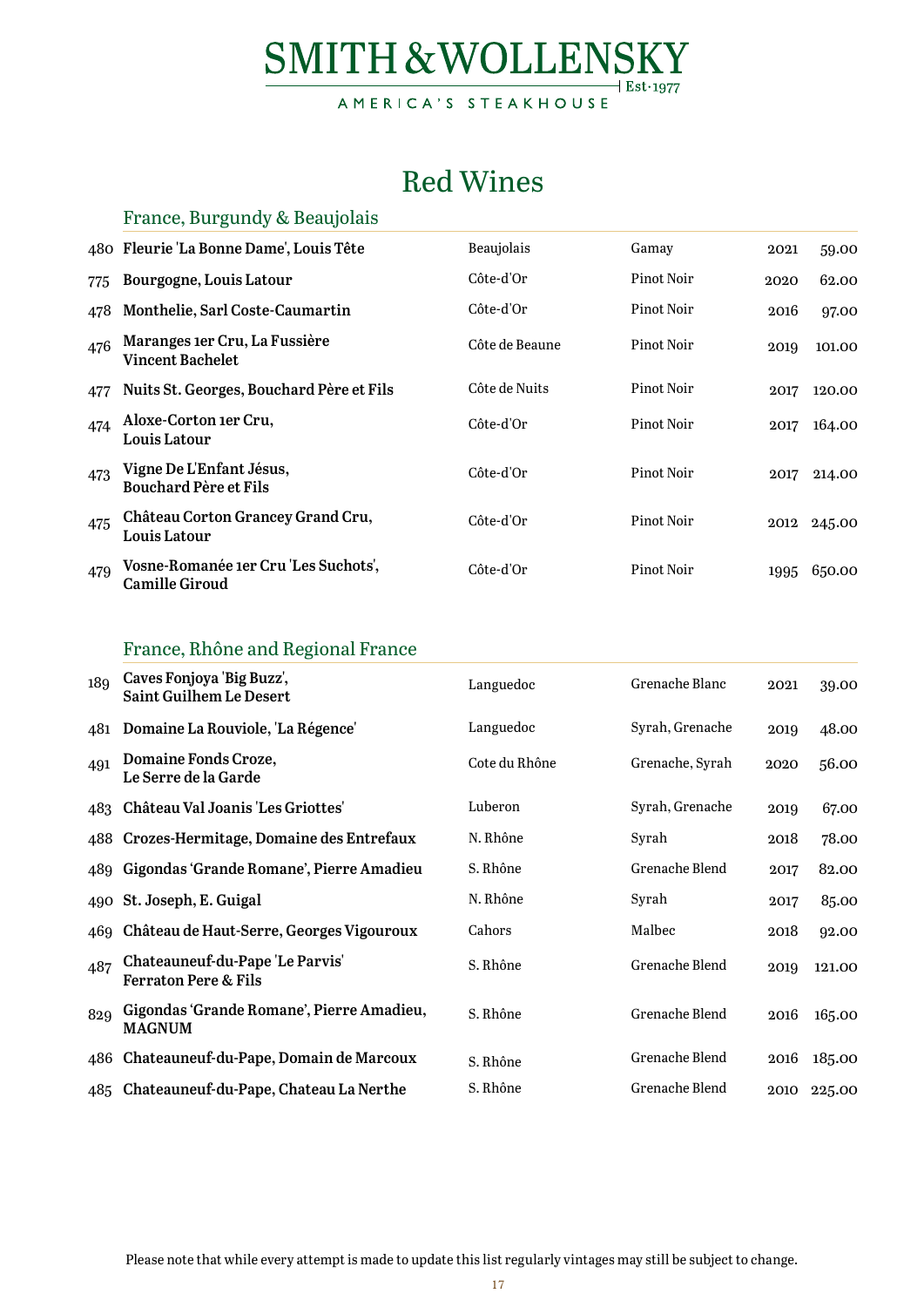AMERICA'S STEAKHOUSE

## Red Wines

<span id="page-17-0"></span>

|     | Italy, Tuscany                                                 |                  |                  |      |              |
|-----|----------------------------------------------------------------|------------------|------------------|------|--------------|
|     | 492 Frescobaldi Castiglioni, Chianti Classico                  | Chianti Classico | Sangiovese       | 2020 | 58.00        |
| 496 | Frescobaldi 'Tenuta di Castiglioni'                            | Val di Pesa      | Cabernet Blend   | 2018 | 72.00        |
| 493 | Frescobaldi 'Tenuta Perano'                                    | Chianti Classico | Sangiovese       | 2017 | 105.00       |
| 494 | Marchese Antinori Chianti Classico Riserva,<br>Tenuta Tignello | Val di Pesa      | Sangiovese       | 2019 | 135.00       |
| 670 | Badia a Passignano Gran Selezione,<br><b>Marchese Antinori</b> | Chianti Classico | Sangiovese       | 2016 | 152.00       |
| 497 | Frescobaldi Brunello di Montalcino<br>'Castelgiocondo'         | Montalcino       | Sangiovese       | 2016 | 160.00       |
| 671 | Antinori 'Tignanello'                                          | Val di Pesa      | Sangiovese Blend |      | 2018 400.00  |
| 667 | Ornellaia                                                      | Bolgheri         | Cab, Merlot      | 2011 | 550.00       |
|     | 668 Solaia, Marchese Antinori                                  | Val di Pesa      | Cab, Sangiovese  | 2017 | 595.00       |
| 830 | Antinori 'Tignanello', MAGNUM                                  | Val di Pesa      | Sangiovese Blend | 2018 | 750.00       |
| 669 | Sassicaia, Tenuta San Guido                                    | Bolgheri         | Cabernet Blend   | 2016 | 799.00       |
| 837 | Antinori 'Guada al Tasso', JEROBOAM                            | Bolgheri         | Bordeaux Blend   |      | 2015 1195.00 |

#### Rest of Italy

|     | 502 Nero d'Avola 'Kore', Colomba Bianca         | Sicily, Italy | Nero d'Avola    | 2020 | 44.00  |
|-----|-------------------------------------------------|---------------|-----------------|------|--------|
| 499 | Nèprica, Tormaresca                             | Puglia        | Primitivo       | 2020 | 49.00  |
|     | 500 Barbera d'Asti Superiore Michele Chiarlo    | Piedmont      | Barbera         | 2019 | 52.00  |
| 501 | Fabiano Valpolicella Ripasso                    | Veneto        | Corvina Blend   | 2019 | 62.00  |
|     | 498 La Lus Albarossa, Castello Banfi            | Piedmont      | Albarossa       | 2018 | 69.00  |
|     | 503 Fabiano Amarone della Valpolicella Classico | Veneto        | Corvina Blend   | 2017 | 129.00 |
| 495 | Barolo 'Cerequio', Michele Chiarlo              | Piedmont      | <b>Nebbiolo</b> | 2017 | 240.00 |
| 504 | Roagna 'Pira' Barolo                            | Piedmont      | <b>Nebbiolo</b> | 2015 | 365.00 |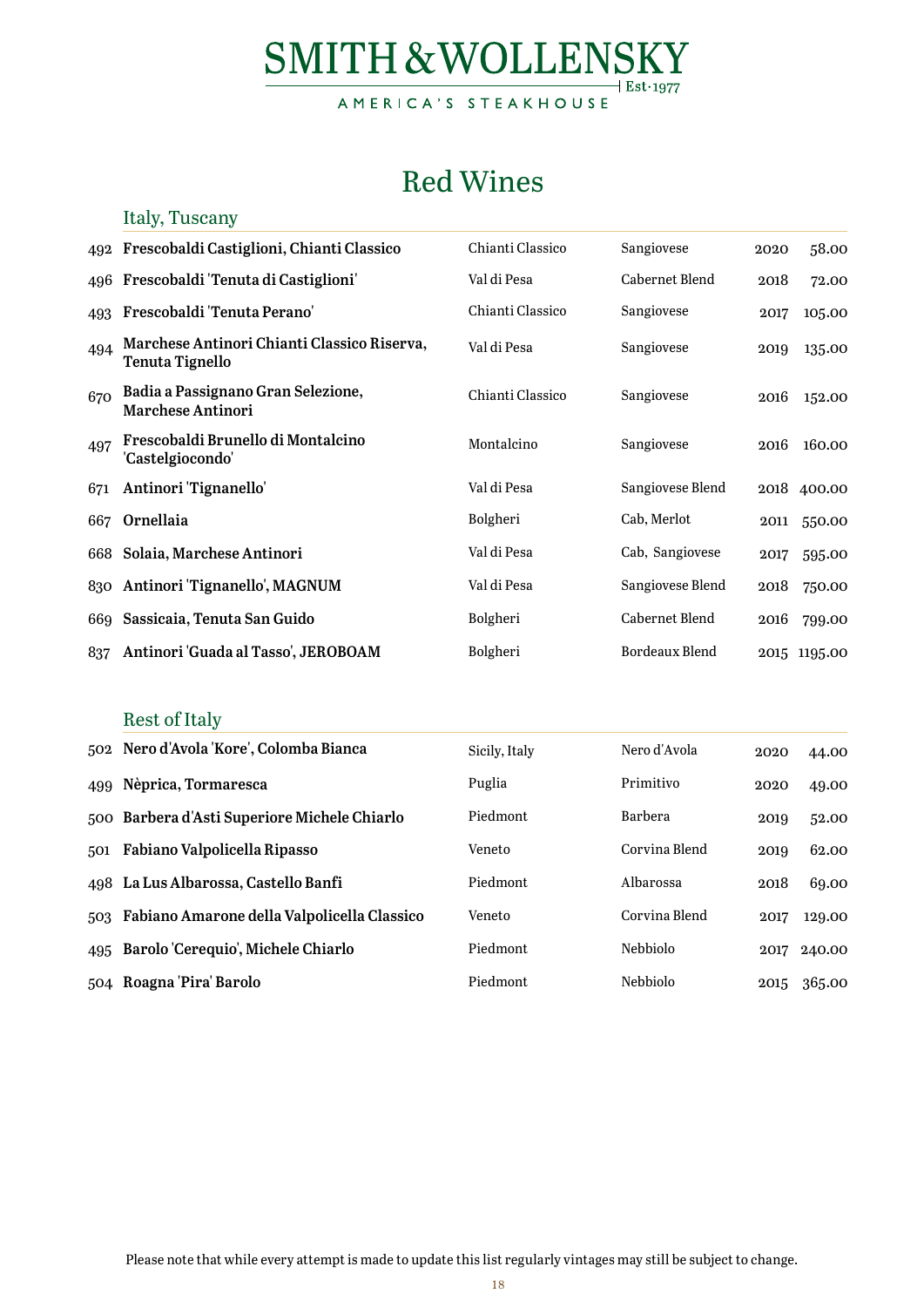## Red Wines

| 755 | Cabernet Sauvignon Gran Reserva,<br>Viña Echeverria | Maipo Valley, Chile  | Cab. Sauv.     | 2019 | 41.00 |
|-----|-----------------------------------------------------|----------------------|----------------|------|-------|
|     | 760 Hunuc Reserve, Domaine Bousquet                 | Uco Valley, ARG      | Malbec         | 2019 | 47.00 |
| 513 | Humberto Canale, Estate Merlot                      | Patagonia, ARG       | Merlot         | 2018 | 52.00 |
| 510 | Viña Perez Cruz Limited Edition                     | Maipo Alto, Chile    | Carmenere      | 2019 | 58.00 |
| 509 | Piattelli Vineyards 'Premium'                       | Cafayate Valley, ARG | Malbec         | 2020 | 65.00 |
| 507 | Selection de Familia, Humberto Canale               | Patagonia, ARG       | Malbec         | 2018 | 79.00 |
|     | 506 Piattelli Vineyards 'Grand Malbec'              | Cafayate Valley, ARG | Malbec         | 2019 | 82.00 |
| 505 | Galantas, Haras de Pirque                           | Maipo Valley, Chile  | Cabernet Franc | 2018 | 85.00 |

#### Australia, New Zealand and South Africa

| 514 | McHenry Hohnen, Rocky Road     | Margaret River, AUS         | Shiraz     | 2017 | 55.00  |
|-----|--------------------------------|-----------------------------|------------|------|--------|
| 517 | Plan B!                        | <b>Frankland River, AUS</b> | Shiraz     | 2018 | 59.00  |
| 511 | Dominique, Louisvale           | Stellenbosch, SA            | Cab. Blend | 2018 | 75.00  |
| 519 | Rockburn                       | Central Otago, NZ           | Pinot Noir | 2019 | 85.00  |
| 518 | The Boris, Louisvale           | Stellenbosch, SA            | Cab. Blend | 2018 | 118.00 |
| 515 | <b>Five Barrels, Louisvale</b> | Stellenbosch, SA            | Cab. Blend | 2018 | 142.00 |
| 512 | Teusner Righteous FG           | Barossa Valley, AUS         | Shiraz     | 2012 | 224.00 |
| 599 | Penfold's Grange               | South Australia             | Shiraz     | 2016 | 925.00 |

#### Spain

<span id="page-18-0"></span>South America

| 521 | Viñas del Vero                              | Somontano        | Garnacha, Syrah | 2019 | 30.95       |
|-----|---------------------------------------------|------------------|-----------------|------|-------------|
| 765 | Beronia, Edición Limitada                   | Rioja Alta       | Temperanillo    | 2017 | 44.00       |
|     | 523 La Miranda de Secastilla                | Somontano        | Garnacha        | 2017 | 45.00       |
|     | 520 Ramón Bilbao Rioja Reserva              | Rioja Alta       | Tempranillo     | 2015 | 55.00       |
|     | 850 Ramón Bilbao Rioja Reserva, MAGNUM      | Rioja Alta       | Tempranillo     | 2015 | 108.00      |
|     | 522 Abadia de Retuerta 'Selección Especial' | Ribera del Duero | Cab. Blend      | 2018 | 111.00      |
|     | 680 Blecua                                  | Somontano        | Cab. Blend      | 2008 | 195.00      |
| 681 | Vega Sicilia 'Unico'                        | Ribera del Duero | Cab. Blend      |      | 2011 670.00 |